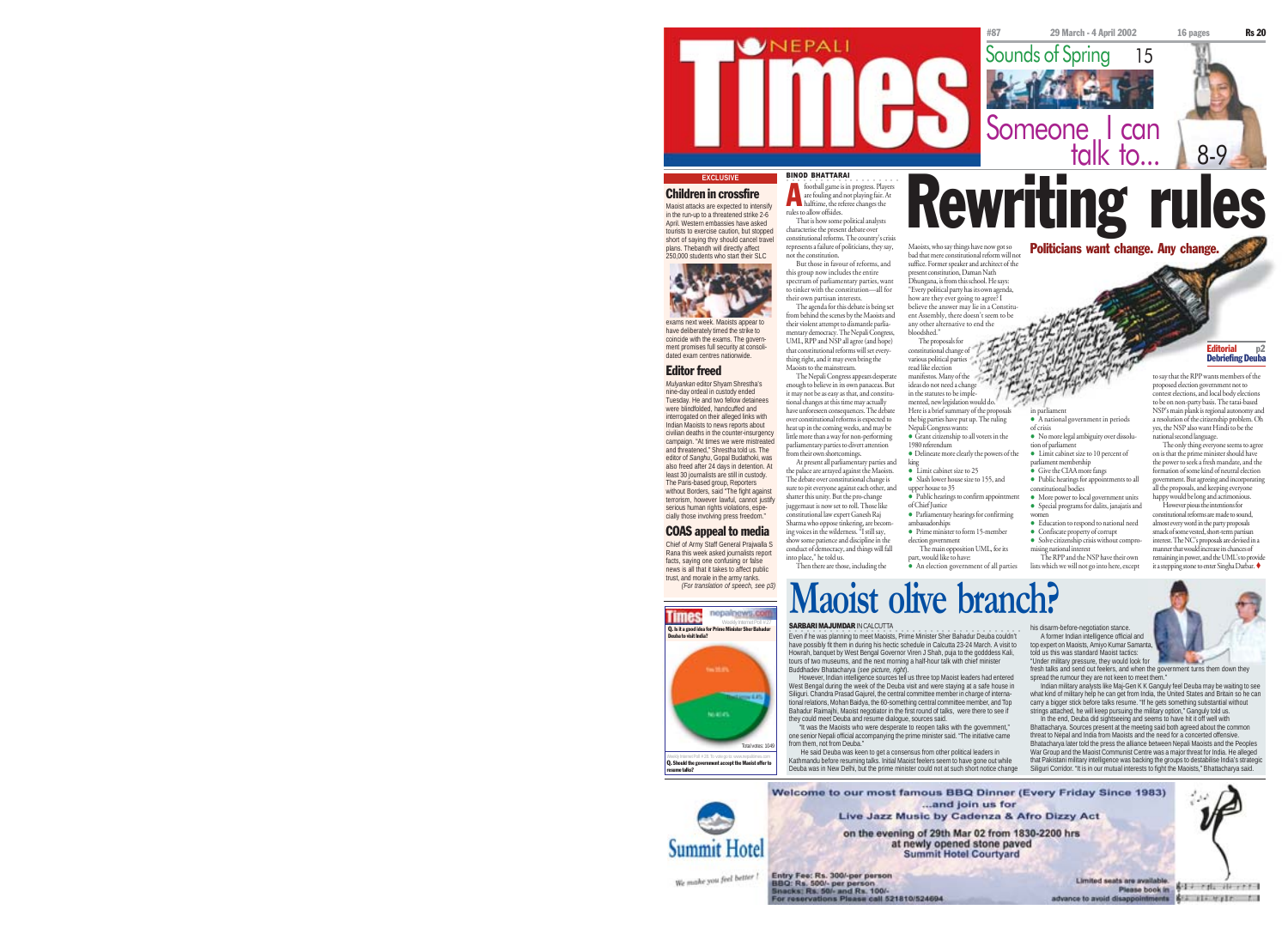

s prime ministerial trips go, Sher Bahadur Deuba's travel to New Delhi and Calcutta last week can be classed as a low**interpreferent intensity visit. There was nothing he and his entourage did his entourage did here that couldn't have been accomplished in one of those quick-**<br>there that couldn't have been accomplished in one of those qui turnarounds European prime ministers regularly make to a neighbouring country for business lunches with their counterparts.

But our leaders have all the time in the world. Deuba went, he talked, he inspected the artefacts at the Victoria Memorial, and he returned. Since we didn't expect anything major to happen, we were not too disappointed that nothing did. It's true the Indian media ignored the visit, but why are we surprised? Although the trip loomed large here, in India's scheme of things the prospect of Lagaan winning an Oscar was much more in their overall national interest.

cal was much more in their overall haddled interest.<br>Cutting through the diplomatic verbiage, the rhetorical speeches, and the predictable answers to predictable questions at press conferences, we get a glimmer of the reason why the Indians perhaps ignored the visit. Deuba's most important achievement was to get Indian federal and state officialdom to finally acknowledge that:

- a) Nepal has a serious Maoist problem; **its leaders have safe haven in Indian territory**
- $\epsilon$ ) the growth of a Maoist revolt in Nepal has serious crossborder implications for the Indian states in an arc of

instability from West Bengal to Andhra Pradesh. Lest this sudden spurt of Indian interest in our own dirty little war

raise eyebrows back home, Deuba told just about everyone who cared to listen that there was absolutely no need for the Indian Arm to spring to our aid. However, he did accept an offer for unspecified hardware, training as well as an imminent visit by Indian Home Minister Lal Krishna Advani. And he tried to placate the Indians about the presence here of western counter-terrorism advisers, and the purchase of non-Indian military gear. But with India now firmly in the US global war on terror saddle, this shouldn't have been as sensitive as it would have even a year ago.

DEBRIEFING DEUBA **The Sea** The visit also demystified certain mysteries. If it wasn't glaringly evident before, it is quite open now that the Indians have a fairly good

idea of the whereabouts of our comrades in Noida and Gonda. Otherwise why would they escort Messrs Gajurel, Baidya and Rayamajhi to Siliguri to coincide with the Deuba visit? Deuba claims that his Indian interlocutors assured him they would help to curb the activities of the Manists in India. If they meant that, could Siliguri perhaps be a place to start? Just asking.

Meanwhile, back on the home front, Deuba returns to renewed efforts by party dissidents to unseat him. Which means he will now have to get back to devoting more time to curbing a possible mutiny rather than addressing the country's urgent governance crisis. He is also now under pressure to take seriously Prachanda's offer

of reopening talks. Despite being personally doubtful of Maoist trustworthiness after being let down in November, there are now indications that the Maoists the down in November, there are now indications that the macrossistic property in the political leadership seems to have regained the upperhand within the movement, and the action of the security forces is taking a toll on the morale and mobility of the militia.

The last time the Maoists came to talk last year, they used the three months to launch a campaign of extortion and intimidation in the countryside, they rearmed, regrouped and retrained to prepare to take on the army. You can understand Deuba's wariness, and why he is insisting that the Maoists lay down their arms first. Deuba's hawkish advisers have also told him the Maoists will settle for nothing less than total power, and they are just buying time again by pushing out an olive branch.

If the talks resume, then it will be back to the minefield of constitutional reforms. However flawed, public opinion appears to be veering towards support of reforming the statutes as this is the only thing that will bring the Maoists to the mainstream. However, it is important to remember that what is happening today in Nepal is not really a failure of the constitution but a failure of politicians to work honestly and effi-



ciently in the national interest. The constitutional debate may also be a red herring to divert debate from the real issues of governance, and lack of development. And ultimately it could narrow the discourse down to the powers of the monarchy.

The comrades, for their part, are using the fireworks in the run-up to and during their five-day bandh as a bargaining chip to force Deuba on<br>talks. This will not work. What will work is Deuba being convinced that a resumption of talks will defuse threats from the Congress dissident factions and their unspoken alliance with the moderate left opposition.

One thing everyone—the Maoists, the ruling party, the opposition, the security forces—must respond to is growing public weariness with this senseless and wasteful war. There is a peace constituency out there, and political forces ignore it at their own peril



**STATE OF THE STATE** *by* **CK LAL**

ROBIN SAYAMI

# More of the same in Monterrey

The US offers more dough to poor countries to join its global war on terror.<br>But will it help?

#### remain the same. ○○○○○○○○○○○○○○○○○○○○○○○○○○○○○○○ ○○○○○○○○○○○○○○○○○○○○○○○○○○○○○○○○○○○○○○○○○○○○○○○○○○○○○○○○

r Ram Sharan Mahat owes an begging bowl status to the Nepali **Explanation to the nation**<br>about what exactly be about what exactly he achieved by flying halfway across the globe to Monterrey's UN International Conference on Financing for Development during the middle of a national crisis and a cabinet moratorium on foreign travel. But

considering our donor depend-ency, attendance may have been mandatory. Nepal's experience with the foreign aid has been no different

from that of the other powerless countries that attended Monterrey. Perhaps the first instance of foreign aid, if it can be called that, was the British grant of "an unconditional annual present of rupees ten lakhs to be paid in perpetuity" for the valuable help rendered by Nepal for four-and-a-half years during the First World War. This was subsequently doubled when Nepalis fought even more loyally for the and Britain worked together to fight their fear of Chinese influence in the Himalayan Kingdom with investment in infrastructure projects, but the unintended sequence of this largely unsolicited largesse was the institutionalisation of a culture of dependency. By the end of seventies, the country had lost the will to do anything on its own. The stated purpose of the

 $rac{a}{2}$  in 1960.

British during the Second World War. Since the country was Rana property at that time, the money probably paid for their excesses her Monterrey meet last week was alterieries to double the \$50 billion of foreign aid each year to halve poverty by 2015. The United States, which was giving only 0.01 percent of its GDP as aid (com-

and abroad. King Mahendra restored the pared with the UN recommended

state by dispensing with the institutions of democratic governance. But what was really baffling was his success in persuading President Eisenhowe to bankroll his absolute rule with the pledge of \$15 million extra To be fair, the aid did partially pay for the literacy drive and the malaria eradication campaigns. Other donors such as India, Russia 0.7 percent), announced a doubling of aid by 2006—partly to offset criticism in Monterrey. But post 9/ 11, aid is suddenly being prescribed as an antidote to terrorism. There are loud hints emanating from the White House that the real intent of the Mexico summit was to seek vows of allegiance from the world community for Globocop George W. The "International Monterrey Fund" and the World Bank indeed do wonders for the countries mired in the vicious

Monterrey declaration was a sugarcoated version of the Washington Consensus. The new euphemism fo privatisation is "battling corruption", globalisation will henceforth be known as "adopting solid economic practices", and the loss of economic sovereignty will now go under the guise of "spending funds efficiently". With these conditions, poor countries have been promised a little more dole, but to expect any meaningful change after these commitments would be to ignore the chasm between the developing and the developed world. The grip of rich countries over the world

economy is so tight-fisted that the more things change, the more they

dominated the show, and the final circle of illiteracy, ill-health, poverty, lack of growth and the resulting soft state, as UN Secretary General Kofi Annan says. But constant meddling by the lords of poverty in policy formulation ends up having exactly the opposite effect. In recent years, the focus of

suppliers' network.

the Washington Consensus has shifted from humanitarian aid to international trade and development loans. Poor countries were made to borrow to pay for the expensive projects they had signed on to earlier. The drying up of direct aid and an increase conditional loans from multilateral agencies inevitably led to the institutionalisation of corruption as the new elite from the recipient countries was coopted into the international

Well-administered aid can

The journey has been downhill ever since, with countries like Pakistan forced to borrow even to pay the interest So Monterrey turned out to be just another photo-op. Over 50 heads of state and hundreds of other lesser world leaders made pious pronouncements on

unlikely to work.

the loans than they are to

understatement, but it does

problem at hand.

on earlier loans. Nothing short of writing off all past loans can check the further pauperisation of the world's poor. Administering the IMF prescriptions over last two decades has aggravated the ills of poverty, marginalisation and exclusion in the developing world. More doses of the same potion are When Brett Schaefer of the the problem of global poverty, and then dispersed after nearly a week of pomp. All we have at the end of it is a couple of solemn vows from rich countries. Thus spake Dubyaman: "We must do more than just feel good about what we are doing. We must do good." Amen. When Americans decide to do good, the rest of the world had better head for the burrows.

Heritage Foundation studied World Bank and IMF data from countries that had received international development loans between 1980 and 1999, he discovered that "recipients are more likely to be worse off after experience significant economi growth." Coming form the bastion of conservatism, that self-indictment could be a gross indicate the enormity of the Scepticism over the Monterrey meet is grounded in the reality of failed expectations. Despite the dazzlingly intelligent and glib arguments of development economists, global poverty hasn't decreased, and the inequality between the poor and the rich has in fact increased. Clearly, the emphasis now has to shift from free trade and development loans to humanitarian aid and institution building. Teaching a person to fish is no doubt a worthwhile task, but no less important is to keep the fish alive until the new fisherfolk can catch fish by themselves.

So, Dr Mahat. Tell us, how was the seafood?

O MIN BAJRACHARYA untry's situation, which had T been deteriorating for the past few years, has now reached a critical phase. All Nepalis as well as the international community are aware and worried about this. Terrorists, extremists, ethnic separatists and criminals feel encouraged. Events that push our society towards confusion and anarchy

have becomenearly commonplace. These trends have raised many questions, which should not only be addressed to us but to all Nepalis. We have heard even responsible

COWS OR DONKEYS? Your editorial ("Fixing the roof while the house is on fire." #83) contributes to the debate on constitutional reform. The idea should be to elect peoples' representatives who are responsible and accountable to the people. Presently, most of them are not. Let the Maoists come forward and tell us why they want a constitutional assembly. How is this going to make MPs more accountable? What is the Maoists model for a new constitution how is it going to be an improvement on the present one? Let's stop this killing of Nepalis by Nepalis. The culture of communists is that they don't really care for what the public thinks or wants. they go into a closed-door session and decide for the rest of us. And then they invariably end up fighting each other. Krishna Prasad Bhattari used to say "you can't turn a donkey into a cow by washing it with milk". Thank god the Nepali people now know the difference.

people saying that the Royal Nepalese Army is centred only in the district governance; or is resourc

in all areas it has reached, but the clashes that have taken place in different parts of the country prove that the allegations are baseless. What

needs to be kept in mind here is this: who brought the nation to its present condition? Is this the creation of badgovernance, or is it something that the At a time when all citizens need to unite to defeat the Maoists, we see confusion, political drift and power struggles for the leadership of parties. Why are these selfish games of factional dominance being played out with

Was the state of emergency declared disregard for the work of the Royal because the army wanted it, or was it state of emergency was needed in the first Nepalese Army in support of the nation and national security? Have all sectors provided the expected support to the Royal Nepalese Army's efforts?

Army should be doing.

this point, it is only the Right Honorable Prime Minister and some youthful ministers who have understood the seriousness of the threat to national security, and provided support to all security agencies.

It is an indisputable fact that the Royal Nepalese Army which has taken responsibility for the independence, sovereignty and territorial integrity of the Kingdom of Nepal, has remained within the constitution and devoted itself to service of nation, monarchy and people. But when the army abides by the constitution, it also works to protect it. What this means is that the Royal Nepalese Army will never engage in double talk. This fact should be understood by all.

There may be other reasons that the country has arrived at this critical juncture, but in the present context it is clear that the main factor is Maoist terrorism. In accordance with the constitution, the Royal Nepalese Army has been deployed to achieve the national goal of eliminating terrorism. Crushing terrorism can be a long and difficult war. In this type of battle sometimes you may achieve your goal, but there will also be setbacks. We must not be distracted, we have to draw our lessons from them. We



# ○○○○○○○○○○○○○○○○○○○○○○○○○ ○○○○○○○○○○○○○○○○○○○○○○○○○○○○○○○○○○○○○ are equally sensitive that innocent people

should not suffer any losses in the course of war, and we have given clear orders about this to all concerned. Still, there may have been some lapses on our side. We have learnt and have continuously

improved out work style… I now want to use this opportunity to address the respected journalistic fraternity. The nation is going through a very difficult situation, the economy is in a critical state. Because of the security a critical state. Decause of the security<br>situation there have been fewer tourists,

and businesses relying on tourism are collapsing. Nepalis and foreigners working on development and infrastructure are stopping construction work. Don't we have to ensure stability of

the nation, ensure a sense of security to all citizens, and return the image of beautiful, peaceful Nepal? Despite difficulties arising from nonin a situation where soldiers of the Royal Nepalese Army are putting their lives on the line in the service of the nation, it is natural to expect you to bring out the facts and

item in the papers or a comment, can have a negative impact on the trust and confidence that we have earned from the Nepali people after a long and hard struggle. Human beings are sensitive, and it is natural for there to be differences between the beliefs and ideologies, but in this time of crisis it is necessary to keep

At a time when global public opinion is standing up against terrorism, all of us Nepalis have to stand united in helping the Royal Nepalese Army complete it responsibilities. I extend that appeal to

# 29 MARCH - 4 APRIL 2002 **NEPALI TIMES** 3 "Who brought the nation to its<br>present condition?"

needed because of this grave threat to national security? Before debating this issue, we need to understand why the

place. In a country where there is a democracy, elected people's representatives and an elected majority government, can the state of emergency be declared just because the army wants it? Do we accept direct terrorist attacks on the constitution, constitutional government and government installations as a national crisis or not? If no Nepali can accept the killing of one Nepali by another, do you think the army has stepped out to kill our own brothers and sisters on its own accord? Is it right to blame the Royal Nepalese Army, the protector of national security, for a situation which is the result of 12 years of political factors? Why was the advice <sup>g</sup>iven by the army on matters of national security not taken seriously and ignored? If we look for answers to all these stions, then the reality will automati-

cally surface.

The Royal Nepalese Army has been carrying out the orders of His Majesty's Government, and implementing its assigned tasks. But are the elected people's representatives also taking up people *s* representances also taking cies? Why are they not helping the security forces in its campaign against terrorists in their constituencies?

Translated excerpts of the hard-hitting speech delivered by Chief of Army Staff, Prajwalla SJB Rana, at the convocation of the command and staff training at the Tokha on Wednesday.

The present crisis could be a serious threat to national security and prestige, and I want to make the rank and file aware of the questions being raised all over about what the Royal Nepalese

I would like to inform you that at

help raise the morale of the army.

A small, but confusing and false news

our differences on hold.

all respected journalists.

headquarters and has been on the defensive. In a situation where, after the declaration of emergency, the army has been deployed nationwide, such blinkered views are totally untrue. It may not be possible for the Royal Nepalese Army to remain permanently

 $u_{\frac{p}{2}}$ 



NATION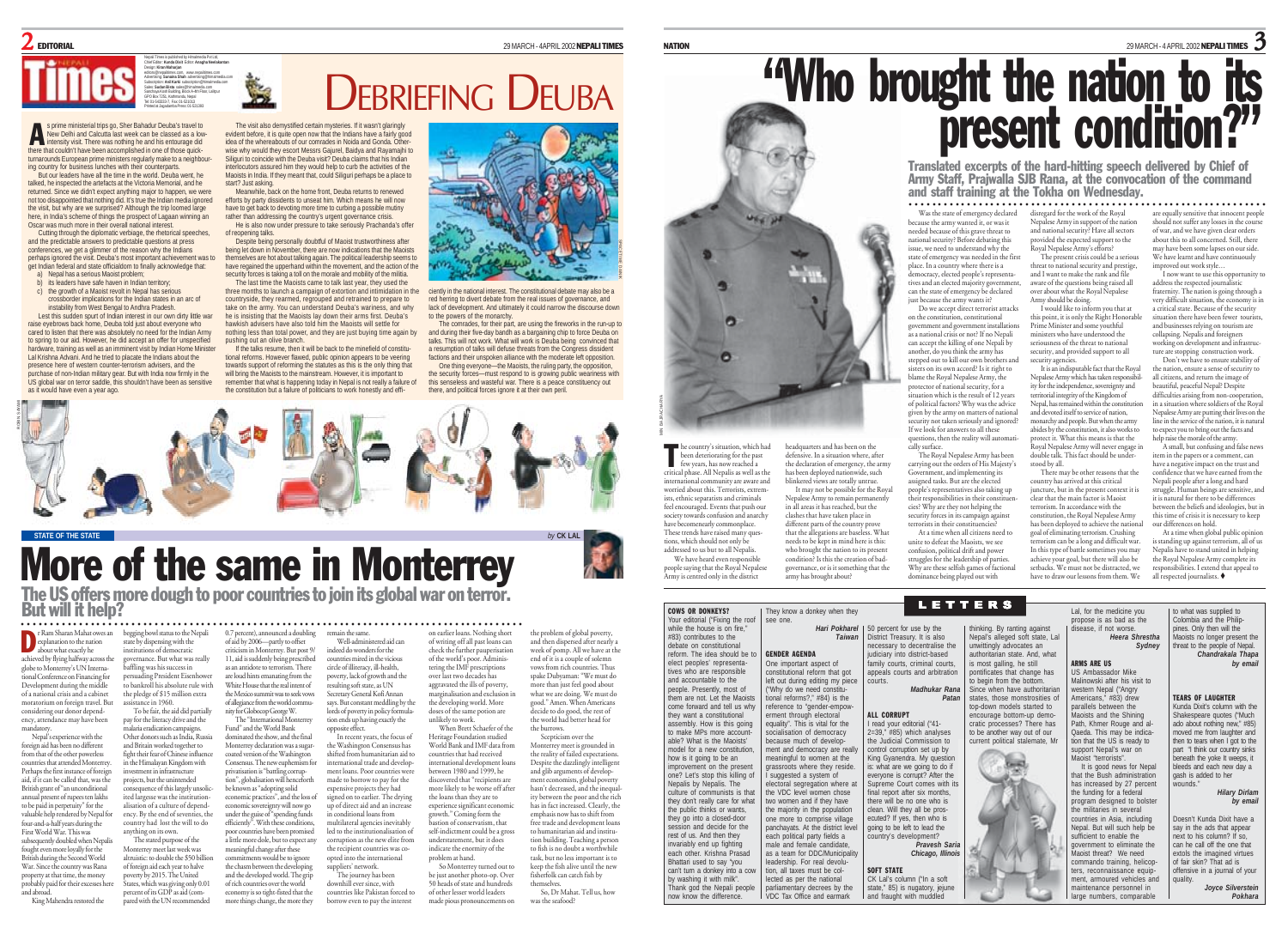$\bf 4$  NATION  $^{\text{29 MARCH-4} \, \text{APRLI}}$  TIMES

Free to be miserable



with the pride that he is a membe of the school and sanitation and drinking water development mg water development.<br>nittees in his neighbourhood.

in makeshift camps living in shacks with plastic roofs on unregistered government land and in constant fear of sudden eviction.

HEMLATA RAI IN KAILALI nings are looking up in<br>Srilanka. Not Ceylon. But<br>Srilanka in Nenal's Kailali Srilanka. Not Ceylon. But Srilanka in Nepal's Kailali District, the former kamaiya

rehabilitation camp. It looks like a new planned township, houses with tin roofs in neat rows on either sides of dusty alleys. Other house are going up in empty plots, sweaty workers are making dhikaries traditional mud containers to store food grains. u gianis.<br>Chet Ram Chaudhary of The Srilanka camp is a success story in an ocean of despair among freed kamaiyas in Nepal's southwestern plains. The Srilankans are the lucky ones who got parcels of land registered in their names. They got timber and tin to construct their homes from the government and charity groups. Others are not so lucky—they are still languishing

Srilanka camp already has plenty to ornanka camp aireacry nas pienty to<br>fill up his *dhikarie*s. He was able to harvest more than five quintals of paddy last season in his land, and hangs that with complementing nopes urat with complementing<br>income from odd labour jobs, the grain will sustain his small family of three for the coming year. "I have enough to feed my family for present therefore, I afford to give my time for social works," he said

long suffering-people of Afghanistan. He was head of the International Committee of the Red Cross in Afghanistan. His was a thankless, endless task of feeding the hungry, helping prisoners of war and disseminating the tenets of the Geneva Convention to murderous warlords who breakfasted on fresh blood and hashish. This was around the time that an

American diplomat told me that Afghanistan "was off the screen, zero interest level." People like my ICRC friend and a few other brave souls were doing their best, but officialdom in Washington, London and most of Europe wasn't interested.

I asked this fellow late one night, after far too many tins of Bulgarian beer, why he stayed, why he was so capable of dealing with all types of Afghans, from widows to warlords. His answer was a classic, and full of relevance for modern day Nepal where the risk of turning into 1990s Afghanistan can't be ignored.

"I am Swiss," said my friend, "I come from Appenzellerland—the most backward part of my country. We still haven't allowed women the right to vote in local elections. And sixty years ago, we were killing each other over cattle and women. We were having blood feuds, blockading each other and killing families in revenge. We were like the Taleban or any other Afghan warlord."

He went on to explain a pet theory, that the

fire to kamaiya huts to expe squatters. Since these former bonded labourers have no place to go, they just moved down the road to another plot at the edge of the jungle. Ragahi Chaudhary and 133 other families live in constant fear of another eviction. On 17 July 2000, the government outlawed the kamaiya system a perpetual bonded labour system, practiced mostly in five far-western tarai districts of Banke, Bardiya, Kailali, Kanchanpur and Dang. The government announcement immediately and automatically ended all the debt and labour obligations of kamaiyas who left

"We are free, but our lives are not much better than what we used to have before leaving the kisan household," Ragahi Chaudhary told us from inside his hut at Bangai Phata in Bardiya. Last year the District Forest Office in Bardiya set their employers (kisans). Presently, former kamaiyas are living in 65 camps. Last year, the ment distributed identity cards to former kamaiyas—red cards for kamaiyas without any

owning some land. The governm distributes rehabilitation support, including distribution of housing plots, on the basis of these identity cards. Official records show that more than 18,000 households have identity cards, of which 80 percent have already been distributed land for settlement. However, the non-governmental organisations involved in rehabilitation are not happy with the identification card system. The Backward Society Education (BASE), an NGÓ spearheading

kamaiya rights says 2,600 households of ex-Kamaiyas are left out of the identification process. BASE director Dilli Bahadur Chaudhary told us the lack of government coordination is the reason for the prblem.

The process requires kisans to endorse kamaiyas before they can uny for the factury career.<br>in refused to identify their

former kamaiyas fearing compensa-tion payments for bondage. "It's just a stunt," says Sindari Devi Chaudhary of Manahara in Kailali. "We are toys in the hands of a hypocrite government that lacks sincerity. Under secretary at the Ministry of Land Reform and Management Shankar Prasad Dhungana is aware that many ex-kamaiyas missed out in the list, and assures them his office will make amends. "We need a cabinet decision to make it

the ex-kamaiyas to make their voice heard at the policymaking level," he said at a kamaiya conference in Nepalgunj this weekend. The main problem is that government departments don't

happen, but it is responsibility of coordinate their activities. In Kailali, movement. But we are determined

were distributed land ownership certificates without having a land to own. We met Budhi Ram Tharu and 27 other households who were distributed land ownership certificates four months back that shows each family holds 5 katthas of land in Manau village. The Banke District Forest Office refused them the promised plots in Manau. Now the Land Distribution Committee has promised them 3 katthas of land in Machhagadh

 $B_1, B_2, B_3, \ldots, B_n$ have land holding certificates without having a land to own.

> Office refused to allow it. In Banke some kamaiya familie

village where they are staying in plastic tents since last two weeks Ramdev Chaudhary, leader of recently formed Liberated Kamaiyas Upliftment Committee, draws only one conclusion: "The government just wants to weaken our collective

to fight for our right. We'll keep struggling."



**FOLLOW UP**



One step at a time, the Valley's major source of water is being cleaned up. ○○○○○○○○○○○○○○○○○○○○○○○○○○○○○○○○○○○

idur Prasad Poudel has a mama a baada mi<br>noth task on his hands. Nearly six years after being appointed president of the High-Powered Committee for the Implementation and Monitoring of the Bagmati Area Sewage Construction/ Rehabilitation Project, Poudel is still working hard to reinvigorate the river that runs through the Valley. ("A sewer runs through it," #39) But he, and every capital resident who's ever been felled by the odours in the air or the sewage flowing through their taps can take heart. His work is But, he acknowledges, there's still a long way to go—right up to Chobar. The Rehabilitation Project's first and second phase, cleaning up the river from Gokama to Tilganga, are complete. Daily laboratory readings indicate that the pollution indicator, the biological oxygen demand (BOD) of the water, is at times even higher than the minimum acceptable standard. At the inlet it is 300 mg per litre, but after it is treated, it is 22 mg - 40 mg per litre at the outlet meaning that one can bathe and

B

MIN BAJRACHARYA

MIN BAJRACHARYA

starting to pay off. The waters of the Bagmati, the river that originates in the Shivapuri hills and winds its way south across the Valley towards Chobar, has become relatively clean in the stretch from Gokarna to Tilganaga, just below Pashupati. It's a development that hasn't gone unnoticed by people mourning their dead and taking wash in the water. The project even supplies drinking water to the Pashupati area. With a population that has surpassed 1.7 million, the Valley now generates 750 cubic metres of solid waste every year. About 70 percent of this is disposed by the municipality in various landfills, and 5-10 percent is

ritual baths at the ghats of Pashupati. "It's been about six months, there has been clean recycled. But the rest is dumped on the banks of the river. The Bagmati is not just a sewer, but also a garbage dump. The project initially acquired just over 4.5 hectares of land in



Guhyesowri, just north of Pashupati, to set up a sewage separation and water treatment plant, and also 25 hectares of private land along the river to build roads, a 20 metre greenbelt, and embankments. The plant at and embanaments. The plant at sewage entering the river from the  $M_{\text{max}}$  Park and  $G$  channels areas and filters the water before releasing it into the river beyond Pashupati via an underground tunnel. Sludge, or sediment from the treated water, is numped into drying beds, and the project arying ocus, and the project<br>hopes to sell or distribute it to the public as fertiliser. So far, an estimated Rs 500

million has been spent on the project. "By the time we finish with this portion, it will cost a little over Rs 600 million," says project manager Ram Deep Shah. An initial survey by the committee indicates that cleaning the river up all the way to Chobar will cost Rs 7 billion. "Speaking from experience, if all goes well in terms of funding and logistics, we can clean up the river all that way in two-and-a-half or three years, says Poudel. "But at the present rate of progress, it could take twenty years."

They are already experiencing me hitches. The foam that rise from the treatment plant every morning is an indication of chemical pollutants from the 68 industries—garments, carpets, dyeing, and small handicrafts upstream. "Chemical pollutants slow down the water treatment process. It slows down the growth of bacteria that help clean the water." Numerous letters have been despatched to the Ministry of Industry, Commerce and Supplies to monitor the use of chemicals. "But they are not reacting as quickly as we would like them to," explains Poudel. The term of the committee runs for just another three months, but members have recommended to the prime minister and the Ministry of Housing and Physical Planning to extend their term or set up another committee that will focus on cleaning up all the rivers in the Valley—the Bishnumati, Manohara, Tukuche, Hanumante, Dhobi Khola—and not just the Bagmati. "After coming so far, I don't think it's mpossible," smiles Poudel, who team has to work with the concerned VDCs, DDCs, the Kathmandu Metropolitan City, as well as the concerned ministries and the public. "If the govern-

ment and the public want it to happen and everyone works towards that goal, it's not impossible." But he also calls on civil society to help, to ensure that things go as planned. "If people like the Chaudhary Group, who have already expressed much concern about the state of the Bagmati, offer to clean up the area below Tilganga until Thapathali, I'd support them all the way."

NATION 29 MARCH - 4 APRIL 2002 NEPALI TIMES

5

### On the box

.<br>There's no doubt about the glamour of television. But aren't politicians, enamoured with seeing themselves<br>on the idiot box, over reacting? The Nepali Congress Central Working Committee found it a serious offense that state-run Nepal Television did not show faces of their top leaders—Girija Prasad Koirala, Krishna Prasad Bhattarai and Sher Bahadur Deuba—while covering the CWC's most recent meeting. Information and Communication Minister Jaya Prakash Prasad Gupta received a note from the CWC seeking an explanation (within three days) when the major Congress leaders didn't appear on the news bulletin. We don't blame Gupta, who may have a better understanding of just what people don't want to see. Now if only NC bosses reacted like that on other more pressing issues facing the nation.

### Govinda Mainali

**COOST THE RET COOLD THE STAND FOR THE TORYST ACTS**<br>Human Rights activists visiting Govinda Mainali at the Tokyo Detention Centre last week says he's doing well—except of course the ordeal of having to spend time in a foreign jail for a crime he did not commit. After a prolonged trial beginning in 1997, the Nepali migrant worker was sentenced to life imprisonment on 22 December 2000. He was charged of murdering Yasuko Watanabe. Shortly afterwards, Mainali was tried at the Tokyo District Court, but on 14 April, 2000, judge Toshikazu Obuchi had pronounced him not guilty. Mainali was to be freed but the prosecutor filed an appeal and demanded the Tokyo High Court gamy. Than the to detain him. The court complied with the request and in the trial that followed, even though there was no new evidence, the chief judge of the court Takagi Toshio, reversed the lower court's decision. Mainali was then sentenced to life imprisonment. This seemingly double-standard treatment meted out to a Nepali migrant worker whose only crime, if any, was over staying the visa permit, has galvanised many<br>Japanese and Nepali nationals in Japan to form the "Justice for Govinda" group. They believe that Mainali is<br>innocent an acquittal.

### Dental help

○○<br>Rotary International has given a grant to the National Dental Hospital to complete a maxillofacial center providing treatment for cleft palate, oral cancer care and accident trauma. This will be a free service for the poor. Experts have also recommended setting up a rural dental system in Nepal, which is not top heavy with the cost of traditional dental equipment and the need for centrally located clinics. But why you may ask.

The food habits of Nepalis, from Nepalgunj to Namche have changed and, among other things, that has resulted to an increase in dental diseases. That's what a WHO study conducted among children of the Khumbu region indicates. The shift from salt to sweet tea and sodas has led to a rise in dental diseases in remote mountain areas, where people usually don't have access to care. Even in Namche, where there is a well-equipped clinic, the dental standards are below those prescribed by the WHO. The study revealed very high decay levels, as well as the need for oral hygiene training and treatment for all children. "Very little exists in the way of research data on current decay and

gum disease levels," says David Geddes, dental surgeon and mountaineer, involved in the study. It was also clear that many cleft palate patients and oral cancer sufferers in Nepal were unable to access any treatment.

### Marathon men

•<br>• Nepali runners dominated the recently concluded Annapurna Mandala Trail, which organisers say, is the "world's highest race". On 23 March, Dacchiri Sherpa, a Nepali living in Switzerland, raced his way to victory. The race, covering 320km over eight days, took 31 marathoners across rice paddy fields at 800m and up to a height of 5400m through the Thorong Pass, before descending to Dhampus, near Pokhara. Sherpa, currently considered one of the leading mountain runners in Europe, had a comfortable two-hour lead over Nar Bahadur Shah, winner of the previous two races around the Annapurna. Shah was followed by Sumba Sherpa, Babu Raja Shrestha and Pasang Sherpa.



## A SPECIAL LOOK\* AT THE MAOIST WAR



 $\mathbf{A}$  triend of mine once spent far too much time living in Kabul, long<br>stress Hamild Karail, Tony Blair and fashionalist concess absound the case of the control of the control of th<br>lors saffetime-records of Abbanista

most advanced industrial societies can fall into bloody mayhem at a moments notice. And that all of our pasts are awash in backwardness, nasty behaviour, discrimination against women, the weak and the poor. "We're

> opined, waving his tin of beer, "so I'm very much at home in Afghanistan." To people from developing countries, Europe is a font of civilisation, a place where countries are both economically successful and generous with their own citizens and the global poor. It's a place

that seldom puts a foot wrong and its experts, globe with good advice and cash, much as they it's so easy to forget what a bloody, nasty place Europe was, and how recently it was thus.

Italy only became a country in the late 1800s, dozens of princely states and duchies united under a doddering monarchy that only really began to prosper after tinkering with fascism and suffering grievous defeats in two major wars. Germany too came together around the same time and remains to this day an unevenly cohesive place, its länder or states competing with each other in telling the nastiest jokes about the people across the state line.

The French are far from unified: northerners, southerners, Basques, Alsatians, Occians and the Italians of the Riviera have no time for each other. And Switzerland? It barely has a head of state. Its 33 cantons, like Appenzellerland which eventually gave the women the vote a few years ago, are more sovereign and independent than most countries in the United Nations. Nor do the British or the Dutch escape this sort of scrutiny although they have hung together better than most.

So what's the lesson for Nepal in Europe's countless rifts and fault lines? Well, it's that national unity doesn't require a unified view of the nation. And that diverse ethnicities, language groups and landscapes can come together and forge prosperity, even after devastating wars and economic collapses. Look to Europe for many reasons, but don't see it as a land of pristine peace where all has been forever perfect and only wisdom has served the common weal.

Think of those cattle rustlers of Appenzellerland, now schooling the world's warlords in the most humane ways of war and helping the hungry at every turn. But don't drink Bulgarian beer. Take my word for it.

#### **HERE AND THERE** *by* **DANIEL LAK** landholding and blue for those qualify for the identity cards. Many for example, the Land Reform Office identified the areas for kamaiya settlement, but the District Forest

# The Talibs of Appenzell

veneer of civility and modernity is paper-thin everywhere, that even the

just a generation into this modern age," my friend

consultants and humanitarian workers flood the used to send conquering armies to colonise. Yet Even before the barbarism of the two World

Wars, much of the continent was as my friend describes his Swiss homeland—brimming with dirt poor, subsistence farmers, alienated from the political and economic elite in their national capital, and ripe to heed the powerful message of ideologues promising Utopia after the release of a river of blood. Sound familiar yet?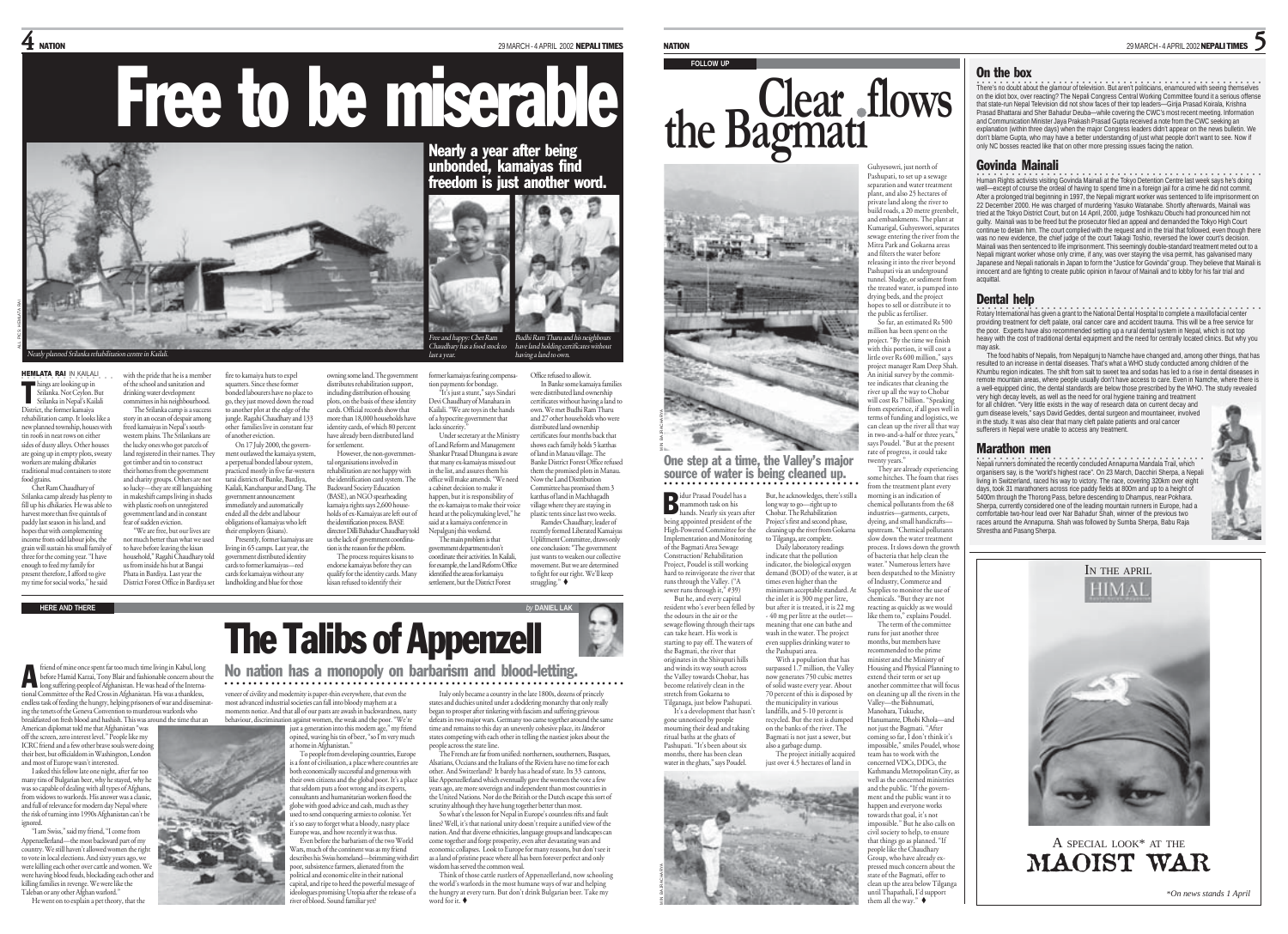t would take a full dose of harebrained idealism to believe that the mpending law on regulating the activities of political parties would end the horse-trading that has saddled the country with so much cynicism. But the outlook may not be all that bad if you consider House of Representatives Speaker Taranath Ranabhat's sense of timing. He decided to forward the bill for the royal seal one day before the US Congress approved the biggest campaign-finance reform legislation in a generation. Our bill, primarily aimed at I

preventing political parties from amassing unlimited amounts of money in contributions, had been languishing in the upper house for one-and-a-half years after getting through the lower<br>chamber. The 19th session of parliament couldn't consider the measure because the opposition parties wanted Girija Prasad Koirala to step down as

prime minister first. When ruling-party and opposition MPs expanded their squabble to establish whether the Lauda Air lease deal was sleazier than the China South West accord, the bill <sup>p</sup>lunged to new depths of uncertainty. Asserting his prerogative to forward the measure to the palace without the elders' consent last week, Ranabhat took the moral high ground. By citing the failure of the upper house to abide by the constitutional responsibility to return a finance bill to the lower

chamber within 15 days, the speaker reaffirmed the supremacy of representatives the people directly elect. You could easily get a sense of the urgency prevailing in the opposition camp as well. The UML's chief whip, Bharat

Dr Baburam Bhattarai, Namaste from Massachusetts, USA. I am an American citizen and a

frequent visitor and lover of "materially poor but spiritually rich" Nepal, as you so eloquently put it. Your fax of March 15, 2002 was recently forwarded to me by a Nepali friend, and I would like to respond to your "invitation" to us foreign tourists to visit Nepal even though your communist party is waging a people's war against "a fascist monarchical state". What struck me immediately

upon reading your fax were the inherent contradictions in your invitation. While you declare magnanimously, "Foreign tourists are most welcome in the country and will be so in future as well." has his revenge, but that is irrelevant right now. I must say that your invitation is reminiscent of the hypocritical jackal. In a nation where guests are supposedly equivalent to gods, you will agree it



you then go on to advise us to take "special precautionary measures while welling during the period of war." I cannot help but recall the folk tale in which a jackal invites a longbeaked stork to dinner and serves food on flat plates. While the shameless host the jackal laps up his dinner, his guest remains hungry because his beak is useless in feeding itself. In the story, the stork

Mohan Adhikary, said his party welcomed Ranabhat's decision, although he personally couldn't remember the bill's

Now we understand why the Nepali Congress and the UML have been pampering the smaller parties all these years. The original draft of the bill envisaged state funding of parties based

salient features. Sceptics always wondered how incumbents could seriously agree to dismantle a system that they have profited from. Conspiracy theorists believe the lower house simply egged on the elders to sit on the bill in order to avoid filibusters their constituents would never have forgiven. As individuals less beholden to the influences of soft and hard money—at least in the public mind—upper house MPs stood a better chance of confronting allegations of obstructionism.

> lised by the arch-reactionary Shah- Rana family and their close courtiers." Respected Doctor, how are tourists to arrive in Nepal if they are not to fly into your country, seek shelter in hotels and take buses (or fly) to enchanting towns like Pokhara or Chitwan? They couldn't possibly take a boat, since Nepal remains a land-locked country, if my current world atlas is accurate. While Indian tourists (whom you also say you welcome with open arms) may entertain the real possibility of walking into Nepal and lodging with relatives and friends, and

> > يتصفي

○○○○○○○○○○○○○○○○○○○○○○○○○○○○○○○○○○○○○○○○○○○○○○○○○○○

"It is rude to invite guests with all sorts of conditions attached."

**Reply to Baburam**

wages I've paid them will help suppo the family, send children to school and put dal-bhat on the table. However, I must take the buse or fly to various towns, and if by doing this I've propped up the "fascist monarchical state", then so be it. But then, why bother extending your heartfelt welcome? And have you ever bothered to figure out what you have done with ur "peoples' war" to wreck the tourism industry in Nepal and therefore deprive hundreds of thousands of porters, vegetable

Funding fundamentals

**SOMEWHERE IN NEPAL** *by* **PUSKAR BHUSAL**

on the votes they received in the last election. Sensing an imminent cash crunch, the smaller parties succeeded in deleting that provision from the version being sent to the palace. In doing so, they also returned the favour to the big <sup>p</sup>layers. (Even if you can't win enough votes to form the government, take pride in your nuisance value.) Once the bill is stamped into law, all recognised parties would have to submit an annual report to the Election Commission, detailing their sources of income and items of expenditure. They would also have to maintain a record of donations of Rs 5,000 and more. The idea is to ensure that every central committee meeting, tree plantation programme and shadowy signature campaign is fully accounted for. You can figure out what kind of opportunities this would create for imaginative auditors.

Attempting to regulate the cash flow of political parties is noble, but it could mean the spread of chronic enronitis.

### ○○○○○○○ ○○○○○○○○○○○○○○○○○○○○○○○○○○○○○○○○○○○○○○○○○○○

Advocates of the status quo waged a in hiding their party accounts, somegallant struggle until the very end. If something isn't broken, why fix it? After all, the country has held three parliamentary elections and two local elections since the restoration of democracy 12 years ago. Moreover, all major parties have held several national and regional conventions, undergoing splits and syntheses, sparing the people the tedium of having to go through their profit-and-loss accounts. thing must be wrong. Around this time some overworked functionaries in the parties' treasury departments began explaining how painful raising money could be. Some moneybags started reminding us that since "donation" had a connotation of free will, "extortion" provided a more accurate description of the situation. Those campaigning for political transparency will have to be prepared

and amounts. (By the way, he never

leadership.)

Leaders have been running parties with collections from businessmen and proceeds from fund-raising drives either from the centre of power or from the periphery. One businessman recalls how he had once assembled the entire UML leadership in his second-floor office in a dark by-lane in the city centre. He insists he's an equal opportunity benefactor. Name any big name in the ruling party and there's a good chance for some naked truths. What happens to parties found to have contracted year legislative term? a registative term:<br>Critics of the bill have not lost

he'll give you a memorised summary of disbursements complete with dates, time forgets to mention how touched he was by the thriftiness of some of the leaders who form the core of today's Maoist hope, though. It might take a while before the bill is sent to the palace. Officials at the parliament secretariat say they have to type the legislation. check for typos and give it another thorough reading first. And, of course, we have to watch how things unfold in

Washington DC. Some opponents of the McCain-Feingold bill want to take the ink on President George W Bush signature dries.

> to death by torching a public bus or mutilating the wounded and the dead. Sorry to say, but your revolution seems to be going the way of the millions of Chinese peasants died of starvation, Stalin's gulags and the

wself included, actually agree with you that centuries of injustice, exploitation, degradation and inequality, among other social evilprevalent in Nepal (as well as every ther nation on earth), must end. But I firmly part with you on the means of achieving that end. For

> damage"—an inevitable and necessary process in achieving the aims of the glorious revolution. And to ask you to renounce violence is

I want to assure you that I do <sup>p</sup>lan to visit Nepal again and again, and we request others to do so too. For we believe that now more than ever, Nepal needs us urgently. After onnected agencies have enough

financial and other clout to stay afloat. It is the small lodges, teashops and porters who need us more. Ultimately, I want to convince you that I am not just a fair-weather friend of Nepal but a

*Paul Bacon*

#### NEPALI ECONOMY 29 MARCH - 4 APRIL 2002 NEPALI TIMES

#### **BIZ** NEWS **EXECUTE ARTHUR BEEDING CONOMIC SENSE**

#### Books out of balance

There is a general slowdown in revenue collection across the board—excise has been the<br>hardest hit due to the slowdown in the production and sale of goods in the domestic market. Official figures for excise until mid-February show collection down by about 8 percent. The collection in Falgun was about Rs 2.20 billion, against the budgetary target of about Rs 4.87 billion. Likewise, there has also been a slowdown in the collection of Value Added Tax (VAT), which. Encwise, there has also been a slowdown in the collection or value Added Tax (VAT), even VAT will fall short of the Rs 14.75 billion projected by this year's budget. When the Finance Ministry sits down to do its calculations near the end of the fiscal year, it may have a shortfall of Rs 6 billion compared to the budget estimate, sources tell us.

#### Lower spread

commercial banks have lowered the spread in the buying and selling rates of the greenback from Rs 0.75 to Rs 0.60 effective Friday. Banks began buying the dollar for Rs 77.35 and sold it for Rs 77.95 (Thursday's buying and selling rates were Rs 77.30 and Rs 78.05 respectively). For the past 11 years banks in Nepal had kept a one-percent margin between the two rates.

#### Two dates

If you're looking at what Prime Minister Sher Bahadur Deuba achieved in New Delhi last week, here are two deadlines. One is June 2002 for finalising the Detailed Project Report for the Pancheswor Project, which was supposed to have been competed last year, and the other is to do the same with the rail operation agreement.

Nepal and India are to negotiate and finalise the rail operation agreement between Birgunj and Raxaul to begin operations at the Inland Container Depot, which was ready early this year. Deuba and his Indian counterpart Atal Behari Vaipayee have given officials until 23 June to get that done.

Nepal has already brought in Trans Nepal Freight Services to run two other ICDs at Biratnagar and Bhairahawa, which do not yet have rail connections. It has been unable to select a company to run the ICD at Birgunj, as it does not have a rail operation agreement with India.

#### **Biometrics**

**In axing problems keeping up with the time sheets of your staff, or tired of dealing with customers** complaining of forgotten passwords and Personal Identification Numbers (PINs)? Biometrics might be the solution to both, says the Microbard Institute of Technology (MIT), which recently began marketing the high-tech solution. For the uninitiated, biometrics allows using tracking technology to scan body parts such as irises or fingerprints for use as ID keys.

#### Garments

**•**<br>Prithivi Raj Ligal, vice chairman of the National Planning<br>Commission, told garment producers this week that we cannot afford to lose the industry which earns Nepal the most money. But businessmen at the Annual General Meeting of the Garment Association of Nepal (GAN) were unimpressed. "Is there anything still left to be lost?" asked one. "I've lost everything." Ligal's speech and the business' response typify

**INTERVIEW** 

*Nepali Times: How do your services and prices for Nepalis*

international programs at Bumrungrad Medical Center in Bangkok

Increasingly, Nepalis in need of medical treatment are going not to India, but to Thailand, combining check-ups or surgery with tourism and shopping. Nepali Times spoke to Ruben Toral, director of

**Ruben Toral:** For most Nepalis seeking medical treatment overseas, India has traditionally been the destination of choice based largely on price and proximity. Based on my experience and talking to patients who know both systems, I believe that we offer a better package than India when comparing price, service, quality and facility. In general, we will be more comparing price, cerned, quality and lucility. In general, no million<br>10 percent more expensive than an Indian hospital like Apollo or Escorts, but our service standards and facilities are far superior. I am often told

*compare with treatment in India?*

the distance between policy makers and things on the ground, where industry estimates say that almost 80 percent of factories have closed shop. The industry, which is worth roughly Rs 10 billion in terms of investment, used to employ over 50,000 people before the slump began late last year. Now, few are bothering to count.

> by patients from Nepal and South Asia that our hospital runs very worth the 10 percent premium, especially when your comfort and care are concerned.

#### *What do Nepalis come here for mainly?*

**By and large, Nepalis are coming for speciality care, cardiology in** particular. That said, we see a lot of patients coming for comprehensive health screenings and other out-patient services. I think that the Nepalis like the fact that this is a one-stop centre, and that we can provide outpatient, diagnostics, and inpatient care all under one roof. It is very time efficient.

#### *Can Asian medical standards challenge western medical facilities?*

That depends on the medical institution and the country. Bumrungrad, for example, is the first and only hospital in Asia that is accredited by the JCIA—a US-based hospital accreditation organisation—that measures our capabilities based on criteria used for US hospitals. Here, you will find American management, US- and UK-trained and board-certified physicians, a top to bottom quality control program, advanced equipment and a five-star facility. I think that Bumrungrad operates at levels that challenge western medical facilities, and that medical standards in Asia, on the whole, are improving.

#### *Does South Asia provide a large enough market for you to think of venturing here? What is the market in Nepal like?* South Asia is a very large and important market for us in terms of

patients seen and treated. As far as "ventures" are concerned, we are quite active regionally developing medical exchange programs, but much less focused on building or co-venturing on building satellite facilities. We have medical programs active in Bangladesh, Sri Lanka and the Maldives. As for Nepal, we are currently working with the National Heart Center (SGNHC) to further develop their capabilities in invasive cardiology. In fact, a team from SGNHC is training with us right now.

Forget about propping up the economy without a strong banking sector. performing assets—the value of company assets is shrinking, and promoters have used the loans for rather more personal purposes than is normal, leaving little for the banks to recover. The central bank has been disappointing in its role as policeman, not surprising, perhaps, when one remembers that the Nepal Rastra Bank is also an arm of the government, headed by a government nominee. When no other government agency behaves in the national interest, why should the central bank, even if millions of dollars are being pumped into it in the hope of giving it teeth?

Which is why the Beed believes we are now in such a state that to

7

్

**COLLEGE** understand the banking system here opened by people already in at all, we need to focus on the business and, what's more, allowed chances of survival of not just individuals and promoter groups to private banks, but also the regulabe involved in more than one bank tor. Banks should be given leeway at any time. With lax norms to merge and amalgamate, to mak regarding ownership, management and governance, banks became a business that thrived on conflict of

interest. Regarding collateral as the only means of securitisation, banks treated the problems of cash-flow and business strength as secondary. Project finance is still a distant reality, and funding in a venture capital mode, impossible. Banks have targeted the limited business of funding against mortgages. But with development banks, finance companies and finance co-operatives also vying for that pie, divestment of Indosuez points to a lot of things that need to be

everyone's slice is getting smaller. Competition is increasing, but its only effect is that margins are shrinking, putting pressure on the bottom line.

The other matter plaguing the banking sector is the issue of non-

operations more efficient and productive. For banking companie to be viable in the long run, we need economies of scale. Quantity not only quality. The central bank should live up to its role as regulator, if it issues guidelines, i needs to ensure that they are adhered to. It needs to facilitate decision-making, and develop an image as a regulator that is proactive. The way it handled the

> changed. The banking sector provide vitally-needed infrastructure for business, trade and commerce. If it weakens, the entire economy feels the pinch.  $\blacklozenge$

*Readers can post their views at arthabeed@yahoo.com*

**"What people recognise is good value for health care."**

aving just read the about the<br>visit to India of the Nepali aving just read the about the<br>visit to India of the Nepali<br>prime minister on page 5 of the Calcutta papers, the Beed the cancuita papers, the been<br>thought it best, for reasons of national pride and self-confidence, national power content. the relations between our two countries, but discuss more pertinent issues at home We all know this by now: the French banking company Crédit Agricole wants to pull out of Nepal Indosuez Bank. That decision was left to the court and power politics, but though a ruling has been passed that is supposed to allow Crédit Agricole to exit, we all know about the slips between the cup and the lip. No doubt the French firm will not rest in peace until it sees the money—in France. The Nepal Rastra Bank has also ensured that the directors of Nepal Bank Limited quit for reasons known to all, asked the chairman of a private bank to step down, and dissolved the board of the Lumbini Bank. The consultants who are to take over management of the Rastriya Banijya Bank are just waiting for the right moment to arrive. Meanwhile the Agriculture Development Bank has problems, as do rural banks. It seems as if other than a certain other pressing problem, banking is also set to be staple news hounds can rely on. The first spate of reforms resulted in a mushrooming of banks and financial institutions, but set out no adequate legislative and regulative framework for them to work within. One may argue that the financial sector is difficult to regulate even in developed nations, but consider this in the Nepali context. We allowed banks to be

Bank(ruptcy) woes

efficiently and the service standards are excellent. That, I believe, is well A lot. As millions of tourists are coming to Thailand each year, they are *How much potential does ìmedical tourismî have in Thailand?* becoming more aware of what the country has to offer. One of the things they are noticing is the very high standard of medicine and service available at Bumrungrad Hospital, and how reasonable the costs are when compared to medical treatment in their own countries. Last year we treated 217,000 international patients coming from over 150 different countries in all specialities of medicine ranging from laser eye surgery to open heart surgery to check ups. What people recognise is value, and if they can travel here for eye laser surgery and get a seven-day holiday for the cost of

#### treatment alone in their home country, then that is an attractive offer. *But why should, for instance, an oil sheik choose to come to Bumrungrad, rather than go to the United States?*

While our hospital offers all the amenities and medical services that an oil sheik would want, the fact is our business is not focused on wooing the super rich. On the contrary, we are much more focused on serving patients looking for an alternative to medical treatment in their home country. Patients from the US and Europe come to Bumrungrad, because we can provide medical services at a fraction of what they would spend at home. Patients from southeast Asia and South Asia choose Bumrungrad because we deliver speciality medicine at prices that are 50 percent cheaper than Singapore. Patients from the Middle East come because of the speed and service.

#### *Where do your other major clients come from and what is the most sought-after service?*

Our top five nationalities are: American, Japanese, British, Chinese and Bangladeshi. Because this group is so diverse, it is difficult to give one procedure or speciality that patients are coming for. On the whole, Bumrungrad is a centre for speciality medicine—cardiology, cancer, neurosurgery, neonatology—and is recognised as a regional referral centre for trauma and complex cases. But we are also the family doctor for tens of thousands of families, who have come to trust us to provide high quality care for their everyday medical needs.

xances acureving usarenul. For<br>ou and your ilk, destruction and

surely like asking a bhiksu to

all, the star hotels and well-

friend for all seasons.

assassinating school teachers, *Massachusetts, USA*

wreck the economy so you can come to power quicker? Your bandhs have in fact begun to alienate and damage those very people you wish to liberate. The ants, the proletariat and the petit bourgeoisie are caught between threats and extortion of your cadre and the counterinsurgency operations of the army, police and other branches of the government. But instead of alleviating their suffering, your supporters are augmenting it. Your militia are carrying out plunder, mayhem and murder of petty teashop owners, and families who run lodges and guest houses along the trekking trails. I believe Mao himself was most explicit in not persecuting the peasants and seeking their full support in order to achieve the aims of a revolutionary war. While every revolutionary poseur is quick to quote Mao's famous "Political power flows from the barrel of a run," he or she conveniently forgets many of Mao's mundane but enlightening rules he imposed upon revolutionary Red soldiers, such as "no confiscation from peasants," sanction violence.

death are considered "collateral

"pay for all articles purchased," "be court an articles purelassed," we Your party and cadres are either winning the hearts and

minds of the Nepali people, nor the international propaganda war when they are accused of brutally



farmers, lodge-owners, taxi drivers, and guides of their jobs? Or was that your intention all along: to burning innocent people and children

**COMMENTARY** *by* **PAUL BACON** Things were okay until someone realised that not a single party had offered its accounts for public scrutiny. If politicians who have no problem with flaunting their net worth are so zealous their case to the Supreme Court before

enronitis well before the US energy <sup>g</sup>iant gave a name to the disease? Bar them from contesting the next election? Withhold MPs' paycheques for the first full year of their term? Make leaders who have lost the election perform 1,826 hours of community service, at the rate of an hour a day over the five-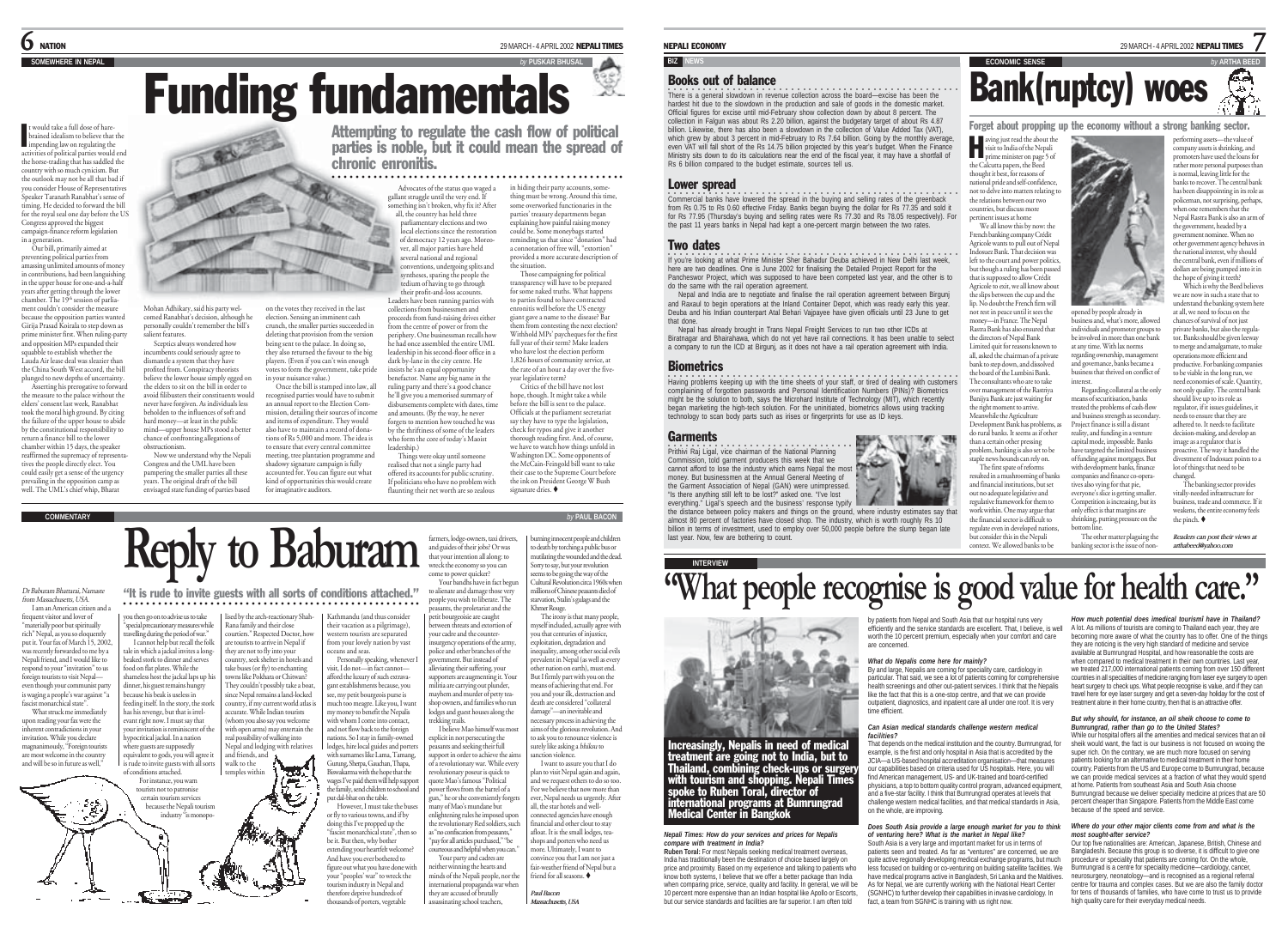What are the things that bother Nepali teenagers? Who do they talk to about their innermost concerns? To whom do Nepali adolescents turn to when they want to learn about sex? Is the information they

get correct and useful?

 $8$  Media 29 MARCH - 4 APRIL 2002 **NEPALI TIMES** 29 MARCH - 4 APRIL 2002 **NEPALI TIMES** 29 MARCH - 4 APRIL 2002 **NEPALI TIMES** 



HEMLATA RAI ost Nepali teenagers turn to<br>friends rather than family members or teachers to talk about their private problems and share innermost thoughts. Parents are too squeamish to talk about sex, teachers are bound by taboos, and Nepali youngsters have nowhere to M

turn to except their peers. More than 80 percent of the teenagers in the nationwide survey conducted by UNICEF last year said they turned to their friends when they needed information on sexual matters. Only 10 percent approached their teachers, 10 .<br>pent of the girls said they talked to their sisters about these things. Parents came way down in the list only 3.5 percent talked to their mothers, and even fewer, 1.4 percent asked their dads.

The survey showed teenager worry mainly about having enough money, about their education. about getting a job, and they have lots of questions about love and marriage. Respondents in the surve were boys and girls between 12-18 years, and 22 percent of boys had already had sex, half of them with multiple partners. Only nine percent of the girls had sex, and  $K_{\text{um}}$  (Intimate conv

among them 14 percent had got pregnant. The teenagers all had questions about sex and marriage, about sexually-transmitted diseases, about pregnancy, mastrubation and homosexuality. But they did not have a reliable and responsible source of information.

 $\blacksquare$ 

questions range form marriage, careers, friendship, pregnancy, extra-marital sex, and even incest and rape. Listeners in remote corners of Nepal have formed over 100 "listeners clubs" where youngsters gather around their shortwave radio sets on Saturdays at 3:30 PM to listen to the programme which carries an answering session.

Now they do. Nepali teenagers have the one-hour radio programme, *Sathi Sanga Man Ka*<br>un (Intimate conversation with friends) which is broadcast weekly on Radio Nepal and seven urban FM stations around the country and is already a runaway success. An indication of the popularity and success of the programme is the deluge of letters the production they have little access to informaletter writers are protected, they

n gets from all over Nepal. Sathi is produced for a target audience of teenagers, but there are queries from young adults and even 30-something women and men. Barely ten months after starting, Sathi is already getting 200 letters and emails every week, and the numbers of listeners with similar problems. The studio work is

entertaining but informative radio drama, songs, and a half-hour letter "Nepali youth are never encouraged to talk about sex, and

tion. They worry, and have no one to turn to, " says 24-year-old Sushma Shrestha, the leader of the Sathi production team. The production team. The about problems, which are dissed on air in the hope that it will benefit others with the same problems. Since the identities of the

find it easy to share secrets with Sushma's team which also includes Bhaskar Gyawali, Toya Ghimire, Sangita Budathoki, Devendra Shrestha and Bineeta Shrestha. The production team meets at its office in Pulchowk every week to wade through hundreds of letters, mostly written in pages torn out of exercise books, picking out the most relevant ones which would benefit the maximum

done at Radio Nepal which has a separate team to produce the radio dramas. Last week, Bhaskar, Toya, Sangita and Sushma sat around the table, taking turns reading their choice of letters to the others. They ranged from a cry of help from a 21-year-old woman who had

kept the secret of being raped by a relative when she was ten, and had finally mustered the courage to write to Sathi. She wants to know whether she should tell her husband if she gets married. (The then weighed her pros and cons of telling her future husband,

counter-arguments.)

team first commended her on her inner strength and moral courage, asking her to be careful about the to analyse their own feelings, look into the consequences of their actions, try to solve problems and not be rash or vengeful—all advice that would also apply to the daily



of the producers. "You really need to be a teenager to retain their interest on the program, and although I am already in my twenties, I am spiritually the youngest of member of this group." It is not only the radio content, it's not what we say but how we say it. The content should not be overtly vulgar, otherwise we have no objection to sober analysis of even issues like masturbation or homosexuality

**Someone 1 can** 

listeners who are relearning truths about sex. The member of the production team of Sathi have themselves come face-to-face with society's hypocrisies and double standards. They were shocked, for instance, too see how much issues like homosexuality, are swept under the carpet, and how prevalent incest actually is Sangita Budathoki: "Before we started Saathi, I never imagined Nepalis had sex at such a young age. This means they are vulner able because of the dangers of unprotected sex." There are more than 33,500 Nepalis who have HIV, and AIDS is going to be the number one killer of Nepalis in the 15-49 age group by the year 2010. Nearly 60 percent of people with HIV are under 30 and nearly

Says one of the producers,

in our society. But the team has to tread a fine line. State-owned Radio Nepal has its own norms that it can't overstep. The programme is a complete departure from the usual fare on Radio Nepal. "From the feedback there is 10 percent adolescents. A Family Health International (FHI) study conducted among 800 youths reveals more than 71 percent of them had their first sexual encounters before age of 19. Despite awareness of condom use and safe sex practices,

tremendous and unprecedented response," says Rajendra Sharma of Radio Nepal. "We are not censoring Nepali youths are still having unprotected sex, according to the FHI survey.



**International Ouality** · Largest Private Hospital in SE Asia (600 physicians, 554 beds) . ISO 9001 and Internationally According

American managed · US, UK and Thai Board Certified Physicians

· State-of-the-art Medical Equipment

#### **Full Service**

· In-Country Representative · International Patient Services Department

- · Comprehensive Check-up and Diagnostic
- Centery · More than 25 Specialty Clinics
- · Conter of Excellence in:
- Cardiology Cancer Treatment
- Neurology
- Internal Medicine and Infectious Diseases

Emergency Services and Medical Evacuation Assistance · Serviced Apts, next to hospital

### **Affordable**

· Significantly more affordable than Singapore · Package prices (including room and doctor's fees)

For more information, appointments and related services, please contact Mr. Amod Pyaliaryal, Authorized Representative in Nepal,<br>Balawatar-Féopp. Russian Embassy) Kathmanda Tel: 426 381, Mubile 9830 22 767 e-mail: info@bancrangreal.wiind.com.np Website: www.bancrangreal.com

"Nepali youth are concerned and alert, they want to achieve and alcit, they want to active to<br>something in life, but they don't have too many people to counsel them or give them guidance on personal, private matters. They are confused and frustrated, and turn to drugs and unprotected everyday life." UNICEF identifies ten interdependent skills like selfawareness, communication, The weekly meeting to select letters from listeners and responses. At the Radio Nepal studio, Sushma Shrestha (on mike) with Bhaskar Gyawali, Toya Gautam and

other colleagues.

sex," explains Bhaskar It is the dramatic rise in injecting drug use in urban centre and its combination with unprotected sex that is most worrying. One recent survey puts the number at anywhere up to 60,000 and they are in the 16-25 age bracket. More than half of them are already HIV positive, and many of those have multiple sex partners. This almost guarantees the spread of HIV and infections like Hepatitis B into the general population. "Communications is the first interpersonal relationships decision making and problem solving as the life skills. The survey of teenagers showed that more than 90 percent of Nepali teenagers had a clear goal in life, and they could articulate their biggest worries and fears. By teaching life skills as a generic everyday ability, Cheng says listeners will be groomed to be emotionally independent, confident and able to tackle other problems in life. "These are learnable skills, and these skills make huge

line of defence," says UNICEF's Wing Sie Cheng, who oversees the Saathi project. "Our objective is to teach Nepali youth about life skills, the set of core abilities that enable young people deal with the demands and challenges of differences on how you perceive yourself and your attitude towards life," says Bineeta Shrestha, who says producing Sathi has helped her become more focused and less confused about her own priorities. Bhaskar says he learnt to cope

with his emotions, Sangita says she learnt self-awareness and gained decision making abilities, while Toya thinks he's more positive about life and now realises that sharing problems with others can help find a better solution. Says Cheng: "In a very short time, Sathi has become one of the most popular youth programmes on radio, we hope to build on this." A television version of the programme, called "Catmandu" and broadcast every Saturday on Nepal TV has also been launched. This Nepali edu-

in rural areas.

tainment by radio is unique even by international standards, and is already being talked about as an initiative comparable to South African television's highly-rated Soul City. In future, Sathi Sanga Man Ka Kura hopes to be even more interactive and more responsive to more listeners also

**medium wave and shortwave. It is rebroadcast during the week on the following FM stations: HBC 94 FM Kathmandu, Hits FM 92.1 Kathmandu, Classic FM 100 Kathmandu, Kosi FM** 93.4 in Biratnagar, Lumbi **FM 96.8 in Butwal, Annapurna FM 93.4 Pokhara, and Swargadwari FM 102.8 in Dang. Catmandu is broadcast on Saturdays at 7:00-7:30 PM**

**Sathi Sanga Man Ka Kura is broadcast every Saturday 3:30-4:30 PM on Radio Nepal national network on** MIN BAJRACHARYA

**on Nepal Television. Email: cwfriends@hotmail.com**



Stop over in Singapore and enjoy endless fun in the tropics! River Boat Tour and the renowned Singapore Zoo. From only US\$32\*, you will receive a night's accommodation,<br>unlimited rides on the SIM Hop-on bus, a visit to one of four<br>National Museums, and free admission to Singapore's major<br>attractions: Jurong Birdpark, National Orc What's more, you'll get a complimentary Brew-of-the-day all<br>The Coffee Bean & Tea Leaf plus great discounts on dining<br>shopping, tours and car rentals. Ask your travel agent about<br>the Singapore Stopover Holiday, and you'll

A great way to fly *\*Local conditions apply. Price is based on per-person on a twin-share basis.* **www.singaporeair.com**

**"We fly Wednesday, Friday and Sunday to Singapore" "Date of departure: Try our city check-in one day before the Scheduled"**



ar-old college student from Syangja with the familiar problem of not wanting to get married to a boy the parents had chosen for her. She writes that she is not ready to get married, and asks for advice on how she should tackle her parents. (Sathi's advice: she needs to try to convince her parents that she is not yet ready to get married, but she also needs to understand why her parents are in such a hurry and develop her own heads. There is a long silence before problems of letter-writers, to be

unpredictable consequences on the male ego.) There was a letter from a 19-

The production team discusses each problem in detail, trying to come up with the most helpful, most appropriate answers, and options least likely to exacerbate problems for the letter writer. All those around the table agree on the answers, list the points that have to be made. They try not to be prescriptive, or offer specific suggestions. More often than not, the answers try to tell letter writers rational and cool-headed. Which is also their advice: to find empathy, to exhort youngsters to be strong, self-confident and mature, to analyse a problem and think ahead to see if the solution is fair to all concerned, confront the real issue, don't shy away from a tough

decision, be self-critical, talk things

team members let off steam by cracking jokes and laugh at some of their own problems. The team gets help from life-skills experts from UNICEF who help co-produce the program. "It's a program for young people produced by young people,"

dilemmas of thousands of other listeners all over Nepal. When a particularly poignant letter is read out, team members look downcast and shake their

the suggestions start coming in to help someone turn their life around. There is an attempt not to get too emotionally involved with the

over with parents, try to understand why others act the way they do. The sessions are intense, the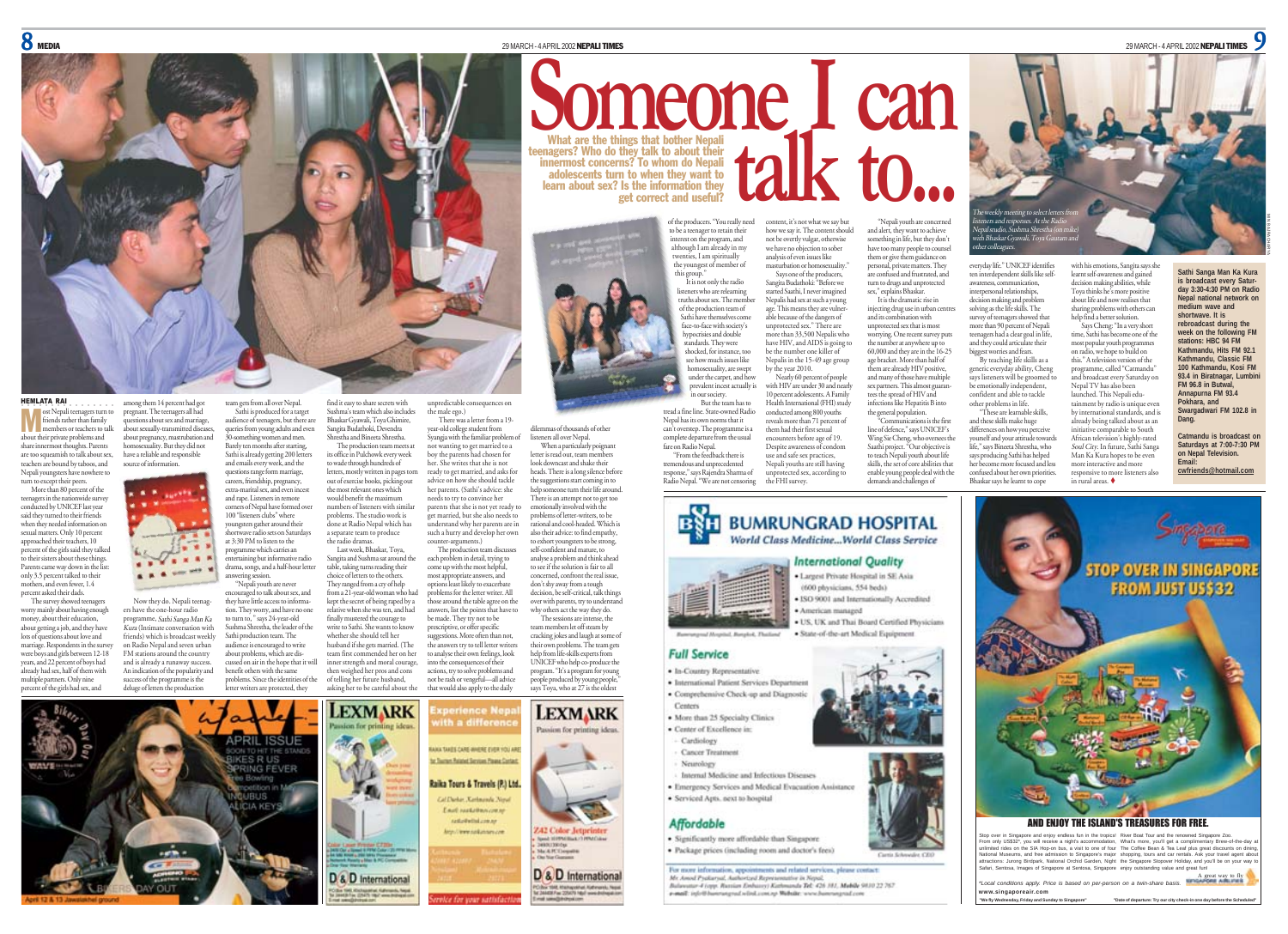### $10$  Health  $^{\text{29MARCH - 4 APRL 2002}$  Nerally times



Is SECUTILY a key issue in your organization ? Do you wish your attendence monitoring<br>to be completely foolproof?

Turn to BIOMETRIC Technology for the complete solution...

Includes softwore module METS (Micro Employee Tracking System) plus fingerprint sensor and more...



or further leformation on BIOMETRIC products contact us MICROHARD INSTITUTE OF TECHNOLOGY (Training Division of Microbard Technologies Ioc. USA)<br>Next to SRI Bank, Dorbar Mary, Kathmandu, Nepal um: 977-1-223 500/249 244 Email: kathmander



Mandala House SERVICED IPARTMENTS .<br>21 Comforts of Assembly .<br>Tres Messes a Td. Lauren.<br>T. D. Par. 1541, New - Police Tal West<br>- Anne Police Tal Principes<br>- Language Company<br>- Anne Police Company Compa



ANDREW SPIELMAN AND AWASH TEKLEHAIMANOT ○○○○○○○○○○○○○○○ ealth and economic **performance are interre-**<br> **lated** Infant mortality,

child mortality, and life expectancy are all correlated with rising income. In four random countries in which the average annual income ranged, in 1990, from \$660, to \$1,727, to \$3,795, to \$11,422, infant nortality ranged from 114 to 66, to 34, to nine (per thousand). As income doubles, infant survival tends to rise proportionately, a trend reflected in other measures of health and of wealth. Different health conditions

pede development in r<br>aracteristic ways. HIV/AIDS for example, destroys the lives of workers in their most pductive years and orphans millions of children. This combined effect will damage societies for generations, while

discouraging investment today. Malaria's economic impact is more insidious, particularly where transmission is most intense. In contrast to HIV/ AIDS, young children rather than working adults are most affected. Some 300 million people become ill with malaria each year, causing 1.5 million deaths, most of them small children. Children who survive malaria develop into relatively

immune adults. But visitors to a malaria-infested country, because they lack this immunity, share the risks borne by local children. Precisely because malaria

differs in this way from other infections, its economic damage is so huge. No other disease is so prevalent, so rooted in the landscape, and so asymmetrical in its effects on visitors and residents. Although it once protected people in tropical areas

by scaring away colonial invaders, malaria now burdens those same people by scaring investors and other outsiders away. The effect on foreign direct restment stands out as a crucial factor linking poverty and malaria. Industries shun malarial regions, except where valuable resources can be extracted or where particular kinds of agriculture require

unique environmental conditions. Malaria-related health nsurance costs for expatriate workers and their families provide a powerful disincentive manufacturing activities. Where malaria transmission is less intense and immunities are not developed, epidemics

occasionally sweep through the local population, taking a heavy toll of lives in all age

**and hotel chains.**







## Malaria has a relatively mild effect on local populations. But it can devastate national economies.

their parent's homelands. All in all, the vast bulk of

causes malaria—far more than other diseases. By all calculations, the burdens imposed by malaria on economic growth are huge. In countries where .<br>Ismission is intense, income tend to be a third less than in other countries. Growth is reduced by 1.3 percent annually, and the total economic costs of malaria add up to about 1 percent of annual GDP. No other human condition appears to result in such a disjunction between its (relatively mild) direct effects on local populations and its total effect on national economies.

groups. Such outbreaks are explosive, affecting the entire population in mere weeks. In urban areas, where indigenous workers tend to lack immunity to malaria, occasional episodes of the disease result in reduced productivity. This further contributes to the reluctance of foreign companies to invest in malaria-ridden regions, despite otherwise low labour costs. This is likely to be most true for those who acquire families abroad because their children are likely to become ill when they return to malaria's weight falls on developing countries, particularly those in sub-Saharan Africa, and evidence of a reciprocal relationship with poverty has become increasingly evident. Malaria causes poverty, while poverty

Ill health due to malaria also directly reduces household income by incapacitating workers, causing lost work time, time lost for child-care, impaired cognitive development, and adverse effects during pregnancy resulting in low birth weight and producing physical disabilities. Malaria further obstructs travel, industrial activities, commerce and tourism. Indeed, malaria's effect on tourism is important

because of tourism's role in bringing foreign exchange to developing countries. Malaria not only inhibits foreign investment, but also contributes to the "brain drain" of local talent by inhibiting people from returning home after prolonged stays abroad. Thus,

people who go abroad for advanced education fear the loss of the partial immunity they once enjoyed and tend to find work elsewhere, rather than return home.

because so much of the disease' economic burden is indirect, threatening the lives of nonimmune visitors to endemic sites. In fact, anti-malaria measures undertaken to address health goals may not fully address the economic ones. Anti-malaria efforts tradionally focus on distributing

The link between poverty and malaria suggests that sub-Saharan countries cannot develop economically unless something is done about the disease. But fighting malaria also poses particular problems efforts must above all strive to achieve is a balance between interventions designed to produce immediate health benefits and those that might eliminate malaria as an obstacle to economic development. (Project Syndicate) *(Andrew Spielman is professor of medicine and tropical public health at the Center for*

insecticide-treated bed-nets and drugs to vulnerable residents of a *International Development and School of Public Health at Harvard University. Awash Teklehaimanot manages the Malaria and Human Affairs Program at the same centre.)*

region. Although human lives can be saved by this kind of assistance to the "poorest of the poor," efforts to promote economic development might more effectively focus on other modes of intervention, such as environmental management, housing improvement, applica-tions of residual insecticide, and efforts against the mosquitoes that transmit the infection. These kinds of interventions, seeking to reduce the force of transmission, aim at the creation of an environment that is likely to serve as an "engine of economic growth." They target communities rather than individuals and should be supported by public investment. In particular, in addition to individual life-saving efforts, strategies should be implemented to reduce the risk of infection in port cities and other centres of economic activity. As the applicability of a vaccine-based approach to malaria has not yet been demonstrated, what anti-malaria



over the past 10 years, backed by

Mekong have emerged as a major orry, say experts, environmental

"Construction of two dams have

the problems faced by communiti

.<br>nong the six Mekong o

multilateral financial institutions. Another emerging flashpoint is the Chinese initiative to rid the Mekong of islets mid-stream to allow easier routes for commercial navigati that it agreed on last year with Thailand, Laos and Burma. China has already cleared its section of the river to enable big vessels to travel through its waters year round, but Thailand,

claimed losses of \$100,000 a day." China's plans for its parts of the and activists, and a potential source of conflict. It has announced plans to build 37 dams along its portion of the Mekong, affirmed Van Beek. already been commissioned. China's push for more dams will exacerbate wnstream needing water during the Burma and Laos haven't. Thus far, vessels could only reach until Laos from China, but the Chinese can no travel further southwards and seek to build 14 ports to facilitate greater economic activity in the region. But already complaints are trickling out of Laos about the impact of the Chinese actions on communities that depend on the Mekong for their livelihood, particularly fishing communities. "The Mekong also flows to Cambodia and Vietnam. If the clearance plans pose problems for countries down stream, we have to reconsider it," a Licarii, we nave to reconsider it, a<br>aotian diplomat said in the Bangko Post daily last week. Cambodia Vietnam, and activists in northern Thailand are also concerned about the dredging, saying fewer reefs could change the flow of water into their intries, posing problems for ming and other activities. There is no full mechanism for

dry season, since it is the only count<br>among the six Mekong countries that has a glacial belt. "The Mekong is fed ordination of Mekong development plans by all six co China and Burma out of the

season the glaciers melting in China eed the river, ensuring its natural flow. That's why the dams in China are troubling." The IRN says the planned Chinese dams will add to the more than 100 large dams that have

**COMMENT** *by* **MORGAN TSVANGIRAI** from two sources, the monsor and the glaciers from China," Van Beek explained. "During the dry more man 100 targe mans man nave<br>been proposed in the Mekong basin  $\frac{\text{const}}{\text{const}}$   $\bullet$  (IPS)

ahead, but we must not let despair overwhelm us. The tide of political change is irreversible. We must be prepared to pay a high price for our freedom. President Mugabe and his cronies are afraid of the people and they may do anything to kill the messenger. I only ask that the people of Zimbabwe remain strong and carry on. Among ordinary Zimbabweans walk heroes—heroes who waited hours and hours to vo heroes who refused to be turned away. These are the heroes of the new Zimbabwe whose voices must be heard around the world. We have travelled a harsh road to achieve democratic change. Rarely have a people faced such brutality while retaining such gracious exuberance. I realise Zimbabweans are impatient. I understand why. But they must wait peacefully for the political process to unfold. They will not let this election stand but they won't succumb to Mugabe's provocative traps and resort to violence either. Zimbabweans want change— constitutional, legal and legitimate. They will obtain it in spite of all the obstacles. We know we are not alone. It appears in the majority of African states, whenever you have elections, you have irregularities, fraud, cheating. There's always a crisis of elections in Africa. Governments across this continent lack sincerity when it is time to give people the right to choose. But those who wish otherwise can take hope. Zimbabwe's struggle is not over. We have time to tally the lessons of our experience for Africa, and the world.  $\bullet$  Project Syndicate) *(Morgan Tsvangirai is the leader of Zimbabwe's opposition Movement for Democratic Change and was its candidate for president in last*

*month's election.)*

expressed. *(IPS)* SAN JOSÉ - The economic globalisation process has hurt

more than a billion people, says Jeffrey Sachs, professor of international trade at Harvard University and adviser to UN Secretary-General Kofi Annan. After attending the Monterrey conference on financing for development, Sachs led a conference last week in Costa Rica at the Alliance for Global Sustainability (AGS), an international organisation of university and business leaders in favour of development and the environment. Globalisation, he argued, has not reached certain social groups, and has created counterproductive effects, as in Afghanistan, Burkina Faso and Guatemala. One-fifth of the planet's population lives in absolute poverty, there are countries "on the verge of environmental collapse", and negative international forces have arisen, like terrorism, global crimes and money laundering. Agronomist Julio Berdegué, of the UN International Fund for Agricultural Development (IFAD), stressed that poverty isn't due to lack of wealth, but inadequate distribution. Sachs added that globalisation does create some benefits, noting the deceleration of population growth, the explosion of new technologies, and increasing population in urban centres, which facilitates access to public services. *(IPS)*

#### The new tourists

○○○○ ○○○○○○○○○○○○○○○○○○○○○○○○○○○ BERLIN - China and India will be the new powerhouses of the global tourist industry over the next 40 years, say experts. The two nations could change the face of the world's tourism market, Peter de Jong, president and chief executive of the Pacific Asia Travel Association (Pata), told travel operators here at the world tourism fair ITB March 16-20. "They will drive tourism over the next four decades and anyone who wants a share of the market needs there now." The sheer number of Chinese and Indian consumers in a total population of more than two billion means that as these two countries developed stronger economies they would inevitably want to holiday abroad. Nearby regions such as South East Asia would benefit first as consumers travelled to neighbouring countries. But longer-term destinations worldwide would then benefit, De Jong said. *(IPS)*

that if the election were not handled properly, the fallout in the country and throughout southern Africa would be serious. Despite the shadows of war and terrorism, I called for a fair and free election. Zimbabwe got terrorism.

In the two years leading up to the presidential vote, Zimbabweans were subjected to severe intimidation, harassment and fear, part of a broader program of state-sponsored terrorism by Robert Mugabe's Zimbabwe African National Union-Patriotic Front (ZANU-PF). ZANU terrorism was conducted by rogue elements among the veterans of Zimbabwe's two-decade-old war of independence, as well as by government militiamen and youth, all actively aided by the police.

This intimidation and violence meant that my party, the Movement for Democratic Change (MDC) could not reach the electorate in large parts of the countryside. The government of President Mugabe, my opponent, effectively disenfranchised hundreds of thousands of urban voters, particularly in the capital Harare and in Chitungwiza city. Because of an inadequate number of polling stations, I believe in Harare and Chitungwiza alone over 360,000 pe in line but couldn't cast their ballot. Mugabe's militia also prevented the MDC from placing polling agents in 52 percent of rural polling stations. By the end of voting, our party had no observers at six out of 10 rural stations. Effectively, Mugabe's supporters could have their way there. We are compiling a comprehensive list of the polling stations where ZANU supporters had solitary control. A pattern has emerged even at this early stage: these polling stations recorded the highest number of voters for Mugabe.

In light of the evidence, I cannot accept the results in which Robert Mugabe, the sitting president, was declared a winner this month with 56 percent of the

40.000%ft.BAR



Where the tales are as tall as the mountains

Succulent steaks and burgers bountiful, with a vegetarian variety, The friendliest bar around the most convivial fireplace between Tibet and Timbuctoo. Live band on fridays!

**RUM DOODLE** 



Cambodia and Laos share the Mekong's lower river basin and are MRC members. China and Burma upstream are not members of the Phnom-Penh based commission. Over 50 million people depend on the Mekong and its tributaries for food, water, transport and other or rood, water, dansport and other<br>ispects of their daily lives. "The rive annual flood-drought cycles are ssential for the substantial produc of food crops on the floodplains and along the banks during the dry season," says a brief by the US-based on, any a biter by the Co bat.<br>Imational Rivers Network. Yet Mekong River experts like author and filmmaker Steve Van Beek argue that

MARWAAN MACAN-MARKAR **BANGKOK - The six south-east Asian** countries which share the waters of the Mekong risk being swept into a regional conflict if their governments ignore the flash points that have surfaced and do not coordinate action affecting the river, experts here say. A anceuing ure river, experts nere say. A<br>potential trigger is the irregular flow of the Mekong, which experts at a discussion on Water and Conflict last Friday marking World Water Day said was due to both natural factors and man-made 'development' in countries upstream of the river, including dam development by China. "Unless we have a mechanis to regulate water use and support and develop it, we are bound to witness conflicts among countries that share the river," said Joern Kristensen, chief executive officer of the Mekong River Commission (MRC), an intergovernmental body that manages the river's lower basin. The most troubling period for the lower Mekong countries—Cambodia, Vietnam, Thailand and Laos, is the annual dry season. MRC research annua ury season: ivirce research<br>shows that from November through May, the flow of the 4,400-km Mekong, which comes down from the Tibetan plateau to Vietnam and out to the South China Sea, is reduced to 2,000 cubic metres of flowing water per second. During the June-September monsoon it flows at 50,000 cubic metres per second.

#### Anti-Muslim

○○○○ ○○○○○○○○○○○○○○○○○○○○○○○○○○○ GENEVA - A new UN study highlights a wave of anti-Islamic and anti-Arab reactions in Australia, Canada, the US and several EU countries after 11 September. The report, drawn up by UN Special Rapporteur Maurice Glèlè-Ahanhanzo, documents hundreds of incidents of racism, discrimination, violence, vandalism, xenophobia and other forms of intolerance against Muslims that occurred in those countries in the last few months of 2001. Presented last week at the meeting of the UN Commission on Human Rights, the report also examines incidents of anti-Semitism, violence by extreme right groups, the situation of the Roma—better known as gypsies—and racial hatred

Small world, big problems

ommission. Kristensen sugges that the involvement of regional muns—like the ASEAN dialogue with countries such as China, institutions like the World Bank msututions like the world ban<br>and Asian Development Bank and the UN—would give coordin tion on Mekong matters a big

**Defeated, but defiant** Communities dependent on the Mekong downstream, such as those in Vietnam, are affected the most by any changes in the river, such as when the river's natural flow drops during the dry season to allow the intrusion of salt water, which destroys the land set for agricultural use by the Vietnames along the riverbanks. Thailand, there is more than the regular shift in weather that has led to countries like Vietnam suffering from a drop in the Mekong's water level. "In 1997, the Chinese closed down the river for four days to enable work on a dam, thus stopping the flow of large quantities of fresh water into the Mekong delta," revealed Van Beek. "The Vietnamese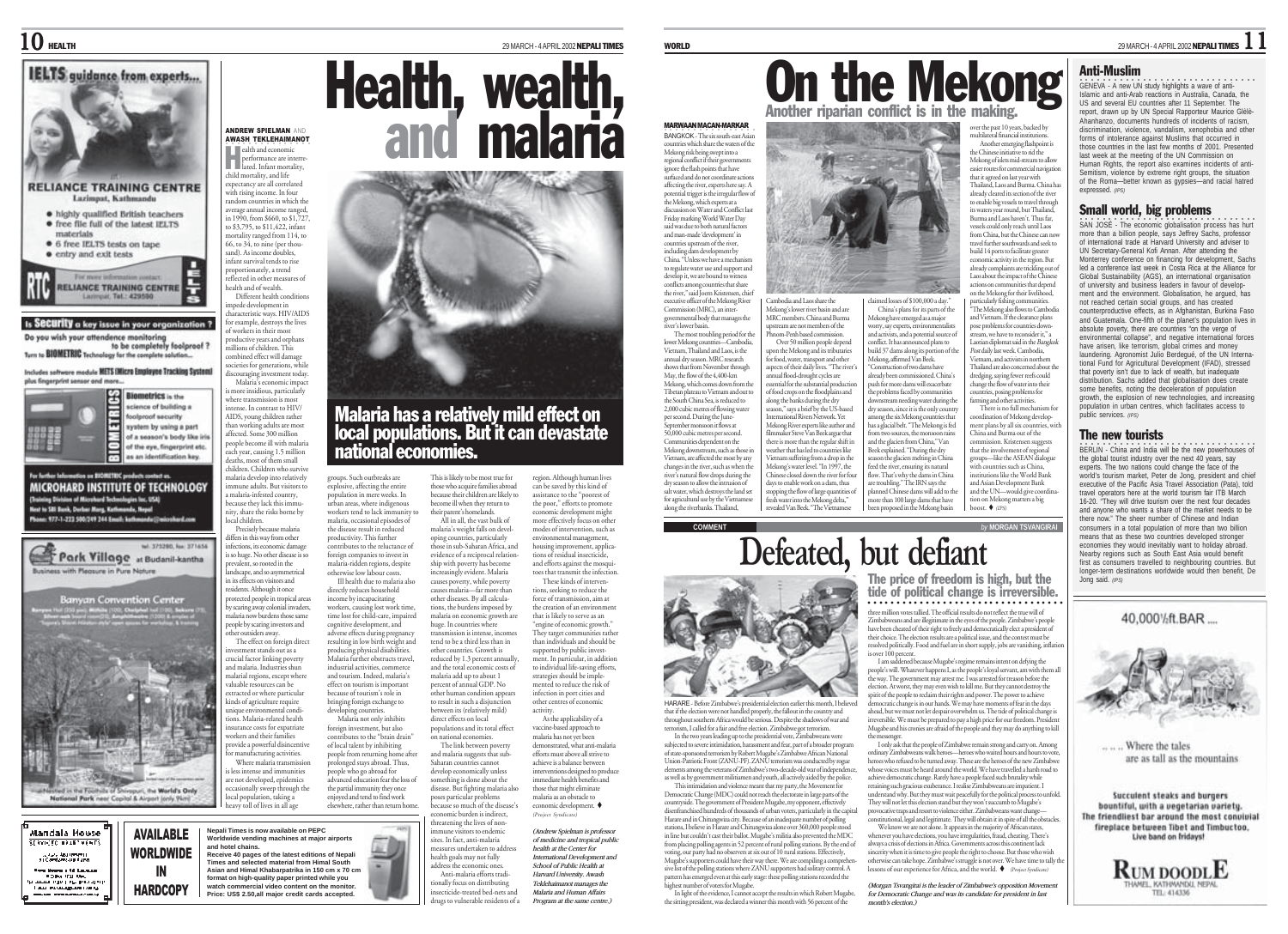# Writers don't carry guns' Western insurance is powser that re-insurance is possible what the Maoists are doing.<br>
Correction of the mark of corrupt ministers: The news of corruption that a correction that a correction that

#### Gunaraj Luitel in *Kantipur,* 26 March

Are the security forces fighting the Maoists or journalists? Why are they finding it necessary to fight journalists? Especially at a time when the press has been very critical of the inhuman activities of the Maoists. Besides, it was the press that first pointed out the Talibanisation of the Maoists when they began to force schools to shut down. These instances show that the security forces don't need to attack the press to fight the Maoists. It was the press supported the

emergncy... Who should the security forces be targeting in such a situation, the press or the Maoists? If Shyam Shrestha (editor of Mulyankan) was arrested because

they thought him to be a Maoist, then it shows their lack of information and analysis. Shrestha was one of the most vocal opponents of 'militarisation' within the Maoist party. He advocated that overstressing militarisation and under stressing 'mass uprising' would result in losses. If he was arrested for having Maoist contacts, then it was government that requested him to set up contact (in the context of the talks). He had tried to mediate.

Be it Shyam Shrestha, Gopal Budhathoki, Narayan Sharma or anyone by any other name, the government as not been able to give anyone by any other name, the government as not been arrested. It is not right to oppress any one with a pen irrespective of his or her ideology. Today's need is to get guns out of the hands of those that are carrying them, not taking away pens from writers and journalists. It was during similar hot dry days of Chaitra (in 1990) that we had the People's Movement, which granted one and all right to harbour the ideology of choice... Is it right to accuse anyone with a certain ideology of being a terrorist on the basis of thier beliefs?

Hopelessness is gradually setting in. Everyday soldiers carrying pens are being arrested, and are held incommunicado. Irrespective of whether that is Om Sharma, Govinda Acharya or Manrishi Dhital, all of them are largely those that work with words. They have no relation with the gun. It could be that they believe that guns can also help bring change. Some may believe that progress can take place through through violence; others by other means. People have different convictions. But there's no danger to democracy from

those that don't carry guns. Those pens weep every time there is bloodshed in some remote village, caused by either the Maoists or the security forces. Reading these tears, sometimes the Maoists may be happy and sometimes the security forces. Irrespective of which side is happy, there is only one truth, the pen continuously weeps, reporting facts. The pen is only a means to make the voiceless heard...

…In the end, it is the people holding the pen that become victims of explosives, say, like the one placed at the Gorkhapatra. It is the weak that are attacked. Common people are being killed almost daily, sometimes for being "informants" and at other times for being "terrorists."… Of course the Maoists also made a group of journalists captives when they visited Rolpa for reporting last year. On both side we can see a trend—extend a 'red carpet' when things are suited to them and threaten (journalists) when the situation not conducive. Why fear words? The pen only shows the way out of the

dark. It only helps you to overcome your bad deeds. If you want to enjoy the darkness, then there is little to say… Even if journalists write about your wrongs and corruption (and you don't like it), there is legal redress available. But truth cannot be buried by jailing the messengers.

**QUOTE OF THE WEEK**

You don't fight a sparrow with a cannon. You have to face the problem head on.



○○○○○○ ○○○○○○○○○○ Himal Khabarpatrika 14 March–1 April, When veteran insurance expert Indra Prasad Karmacharya was got paid in American dollars ough an Indian company. •<br>*Nepal Jagaran,* 25 March 'No' referendum Bal Bahadur Rai, 82, is the oldest member of the ageing Nepali Congress leadership. Excerpts from an interview:

now see that re-insurance is possible v see that te-msulance is possion<br>ough India, for the first time we

*On constitutional amendment:* I don't agree that you cannot amend the constitution during an emergency. We are trying to do just that to resolve the political stalemate. You should not view with suspicion the demands of the opposition parties to evaluate the 11 years we're tried out the constitution. *On change of leadership:* I don't see a possibility of an nmediate change. Whoever will come, will come from the Nepali Congress. Prime Minister Sher Bahadur Deuba has to perform better; he has to be more proactive. For nine months [starting end-December 2000] he headed the commission that was responsible fo finding a way to resolve the Maoist problem, and he then went on to become prime minister. But the Maoists were given too much freedom during the ceasefire (July-November 2001), that is why the country is in this position today. Deuba even used to say, "Prachanda is a very intelligent person…" and on one day he freed 66 rebels from iail. The result: the attacks on Dang .<br>Solu and Syangia. The Maoists hav repeatedly tricked him. *On having a referendum:* I don't see the need for a referendum [to bring the Maoists into the mainstream]. The people

doing a course at the College of Insurance in London in 1972, the professor gave him an assignment: calculate the total loss if two fullyloaded 727s crashed into the Empire State Building. Karmacharya remembers thinking that such imaginary insurance risk assessments were unrealistic. Thirty years later, 11 September happened and the total losses were nearly \$80 billion. The terrorist attacks shook the entire insurance

world and played havoc with premiums. The aftershocks of 11 September were felt half a world away in Nepal, with a dramatic increase in insurance premium. Karmacharya, who is now with ne Insurance, estimates that rates are going to increase even more. The Nepal Bank Limited and the Rastriya Banijya Bank used

Terror insurance

to pay up to Rs 1.4 million in premium every year, they now not Rs 5 million. Things here have been made worse by the Maoist insurgency. The cost of insurance in Nepal has gone up seven times. That in turn has affected civil aviation the most.

Insurers who used to calculate waror terrorist-related risk as 0.01 percent of the value of the aircraft, now use a seven percent formula. When the Maoists started

attacking helicopters, the premium load on helicopter operators has suddenly shot up. So far the Maoists have destroyed or damaged helicopters belonging to Air Ananya, Asian Airlines and the Royal Nepal Army. Airlines have received a double whammy: premiums have gone up, but turnover has plummeted. They are therefore looking for re-insurance, and here they are drifting away from expensive European re-insurers who charge up to seven percent premium, towards African and Indian ones who take half that. Fishtail Air received prompt reimbursement from its Indian re-

insurer after a helicopter went down in Rara lake last November, and this has encouraged other operators to shift away from the Europeans. Says Deep Prakash Pandey of Everest Insurance: "We

are simple and don't understand what constitutional amendments mean. They neither know what a Constituent Assembly is, nor what type of constitution is best suited for us. The people will listen and do what the political parties say. That is why the matter of amending the constitution should be left to the politicians and intellectuals. *Violent means to political*

*ends:*

We carried the guns that the oists are now carrying in the 1950s. But we didn't kill ordinary people. When we faced the forces of the Ranas, some died on both sides. …The Maoists are taking away food from the poor; they are looting villagers' personal property and killing political opponents. Can this be called a



the Maoist revolution wants to dismantle the basic foundations of democracy. You cannot compar guns taken up by Congress with

#### appears in the newspapers daily is<br>shameful. There are charges agains some [ministers] in the party's<br>disciplinary committee. We are disciplinary committee. We are estigating the allegations. If they are found guilty the party will take are round gunry the party win ta people want to earn money they should leave the party and begin a business or set up an industry. A political party is not the place for that… disciplinary action will be taken against those who cross the ·<br>Nepal Samacharpatra, 23 March 2008 Dial more digits Acting on rapidly increasing teeng on nipany mereasing.<br>demand, the Nepal Telecommun to be spent on publicity and ac spent on publicity and<br>areness, and only after that raceness, and only are: that<br>imes the technical part. All together, it will take at least a year," says Pradhan. The last time telephone nbers were changed—from four digits to five in the Valley and from five to six outside—was in 1982. uve to six outsitie—was in 1962.<br>Officials at the NTC claim that the corporation has had to distribute **l**<br>es starting with 7 in the Dakshinkali area due to increasing demand, even though it was decided not to begin numbers with any digit higher than 6 as mobile service providers were in need of new numbers. Giving the example of sumes is string the example of<br>iundhara to explain why the digits on telephone numbers have to be increased, officials said, "At present all the lines from 220 to 259 have

line.

cations Corporation (NTC) has decided to add a seventh digit to the six-digit numbers already in us in the Valley, and add a sixth one to the five-digit numbers used in areas outside the Valley. There has been talk of increasing the digits in telephone numbers for the last eight years, but actual studies about how this could be done only began two yea ago, says Bhagatman Singh been distributed. The Chhauni exchange has already done the umbers up to 270. Due to this, the Sundhara exchange faces difficulty to distribute more telephones. Likewise, the Naxal exchange has already distributed  $m$ hers from  $410$  to  $449$ , and lines starting from 450 have been given to Indrayani VDC, resulting in problems for Naxal.

**Narayan Dhakal in** *Dhristi* Ask the people

Pradhan, director of operations and maintenance. "We are already in the final stage of the process. As soon as we get the go ahead form the NTC we will start," he said. We are told that the current numbers will be kept the same, and an extra digit will be added in front. Asked if this might not cause confusion, Pradhan said consumers will be given adequate information beforehand. The code number of the Valley will also change from 01 to 02. From now on, code number will also be unified for each development region. "We are 26 march The current, deepening crisis, is definitely Nepal's problem. There can never be a military solution to the problem. Nor can the problem be resolved with the assistance we're expecting from the neighbouring country because keeping in mind the traditional Nepal-India relationship. Policies of the South Block regarding this issue are interesting. Officially India from the very beginning has opposed the spread of the terrorism in Nepal.<br>Sm in Nepal. But media,

preparing to not use telephone mbers beginning with 2 or 3 in the Valley, only those with 4,5,6,7," Pradhan added. According to him when changing Lalitpur's current numbers, all of which begin with 5, the same digit will be added in front. This means there will be two 5s in front, and if the numbers begin with 6 there will be two 6s in front and if it begins with 4 two 4s. For number currently beginning with 2 or 3, the NTC will make its plans public shortly, but insists that customer will not experience any trouble. However according to Sugat directed by the same institution seem to have a very different opinion. The have refused to term the Maoists war as a terrorist activity. Some articles, comments and editorials published in the media supporting the South Block bear testimony to this fact. Even the democrats and progressive minds there seem to share this opinion. It has become clear that the Maoists are actively trying to prevent Indian intervention in their so called people's war. Those in charge in India probably look at the Maoist overtures as an opportunity because they still have not been able to cash in on the gains to be

Ratna Kansakar, assistant director general of the corporation, generator the ecoporation,<br>although the NTC is making preparations to change the digits, the international authority on telecommunications has not yet been informed. It is extremely important that such changes be logged with the international body because of the obvious confusion that can arise when numbers are made from a conflict in Nepal (which has been their mindset). There are no possibilities that the prime minister has been able to ange this thinking. The Maoists may have been able to nurture their ideology, organisation, and strategic movements from India but their final victory is impossible. Their only

victory, if at all, will be the changed. "After the Nepal weakening of Nepali nationalism and democracy. The prime minister rea Texter the Coper.<br>mmunications Authority decided, at least six months must and his party Nepali Congress is also fuelling this develop The solution to the Maoist problem lies within us. Maoists roots will wither and die if the **NAMES** 

mmon people fed up with politics are reinforced and motivated about their sovereign power. For this it is essential to look down not up. …What do the people want? ■四位に Constitutional reform, a new **DDDD** constitution, coalition government or a land reform? The answers to **60.60.60 K** these questions must be sought from the people. This is seriously lacking at the present.

HISTORY AND CULTURE  $^{29\text{MARCH-4 APRIL 2002}}$  NEPALI TIMES  $13$ 

### **NEPALITERATURE** *by* **MANJUSHREE THAPA**

rekking to Ghandruk, a friend

T

# The Harsh Beauty of Rural Nepal Tirtha Shrestha and cutting down others in their rocks back and forth

once cried, "Look at all these fields, think of the work put into cultivating them. So much suffering! I don't like villages at all!" This was not a typical response to the breathtaking vista before us; but then my friend was not a typical tourist to Ghandruk, which is, let us face it, the Thamel of the hills. She was born in a village in Nepal, and had grown up doing the backbreaking work of fetching water, collecting dung, gathering firewood, weeding the fields, and performing the other chores that make life in the village so arduous. She could not look beyond the hardship of rural life to appreciate the beauty of the land. Tirtha Shrestha brings to his poems a similar recognition of the harshness of rural life. He writes not just of poverty, but of the dreams, desires, aspirations of those who live in Nepal's villages and small towns. But though he

cannot ignore the suffering of people, he does acknowledge the splendour of the land as well. There is a fine interplay of romance and

> **SALE** 50% OFF **UNITED COLORS** OF BENETTON.

waving the branches of laughter To one side the moon covers its face with a shawl and weeps

> A resident of Pokhara, Shrestha has written unsentimentally about his home in the next noem, below.

#### KASKI

Machhapuchhre himal won't finish from getting sold The Phewa lake won't empty because of lines and hooks No matter how well the gandharba singers sing Pokhara doesn't know how to

sing Pokhara doesn't know how to smile The moons don't revel in cloaking

the half portion of adolescence gone abroad Unfulfilled youthfulness bends into the crevasse of the and sings an off-tune song THE WOMEN AT THE WATER TAP The women at the water tap are more frolicsome than water



in the thick pockets of the white skinned

In the final poem below, Shresth returns to the theme of women theme that he writes about with an empathy rarely witnessed in today's male writers and poets.

The women at the water tap fill their jugs singing songs of dissatisfaction Sometimes they become more licentious than the crests and ripples of water Sometimes they appear more peaceable than a pool

KUNDA DIXIT

The women at the water tap are most of all like water They mostly spend their time murmuring like water

These poems are translated from Shrestha's 2001 collection  *Jindagiko Kurukshetrabaata*.





and fixed their time which had petrified like stone They made offerings to it they prayed to it Their efforts to stop time stood at the top of the hill with the hill

talk They didn't realise as they cut grass as they cut down others they were cutting through adoles

cence

Reaching the top of the hill they stopped cutting grass stopped cutting down others gathered a few stones

make. TIME AND THE HILL

were cutting grass

than many of our women poets The girls who cut grass

social criticism in his best poems. The first poem below is an astute observation of adolescent girls, a more sensitive portrayal



Nepali Times. Just dial this number and leave your address.



 $\bf 12$  FROM THE NEPALI PRESS THIS PAGE CONTAINS MATERIAL SELECTED FROM THE NEPALI PRESS 29 MARCH - 4 APRIL 2002 **NEPALI TIMES** 

# s e ڪ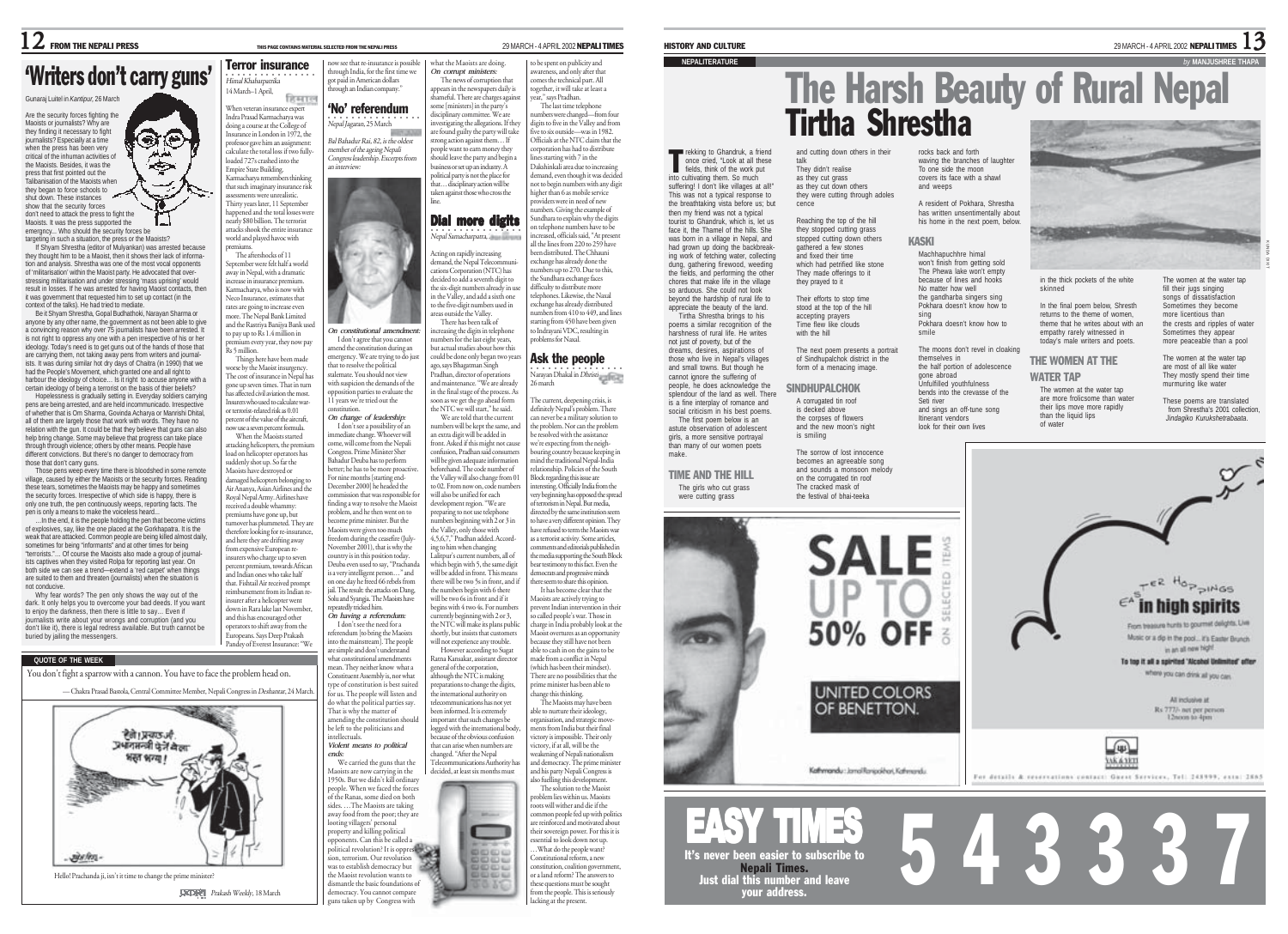#### **ABOUT TOWN**

#### EXHIBITION

- **The Wild Tribes Of Ethiopia** American photographer Robert Studzinski. Park Gallery, Pulchowk, until 31 March. 10AM-6PM, except Saturdays. 522307
- **Prints** by Noriko Saito, Japan. On show at the Siddharth Art Gallery, Baber Mahal Revisited. 18-31 March, 11AM-6PM except Saturdays.
- **Lives and Work of Nepalese Children** Exhibition of the work of Nepali child photographers. 28 March - 13 April, Nepal Art Council, Baber Mahal. 220735

 **Made in Janakpur: A Mithila Yatra** Three-day art camp with seven Nepali artists and three Indian artists. 26-30 March. Exhibition at the Janakpur Chamber of Commerce and Industries. For details contact Siddharth Art Gallery, 411122.

#### EVENTS

 **Celebrating Womanhood** Fashion show depicting the different stages in the life of a woman, conceptualised and choreographed by Shrijana Singh<br>Yonjan. 31 March. 6.30PM, Hyatt Regency. Tickets Rs 1500 with dinner. Rs 2500<br>per couple. Contact 419974 10AM-5PM for further information.

 **Aspects of Jain Thought and Practice** Talk by Professor Jayandra Soni, Marburg University. 1 April, 4PM, Royal Nepal Academy, Kamaladi. Organised by the South Asia Institute, Heidelberg University/ Kathmandu and the Royal Nepal Academy.

- **Easter Market** Handcrafted products by patients of the Shanti Sewa Griha, Pashupati. 29-31 March, Mike's Breakfast, Naxal.
- **Tea and Talk Program** American Artists Influenced by the Art and Culture of South Asia, and Vice Versa by Kathryn Myers, University of Connecticut. 29 March, 4.30PM, American Centre Auditorium, Gyaneswor. Organised by the Fulbright Alumni Association of Nepal.

 **Rally for Peace** From Bhadrakali Temple via Shahid Gate-Bir Hospital- Jamal- Tindhara Pathshala-Trichandra College-Ratnapark-Old Bus Park and ending at Bhadrakali. 29 March, 3.45PM-5PM. Parliamentarians are also invited.

 **Nepali classical dance and folk music** at Hotel Vajra. Dances of Hindu and Buddhist gods Tuesdays and Fridays, 7PM onwards, the Great Pagoda Hall. Ticket and tea Rs 400. Nepali folk tunes Wednesdays and Saturdays, 6.30PM onwards, hotel restaurant. Hotel Vajra. 271545 **Friends of Bagmati** Concerned individuals aiming to revive the waterways of Kathmandu Valley.

## For details email friendsofthebagmatinepal@yahoo.com

MUSIC **Sitar and Tabla Concert** 30 March, Saturday, 6.30PM by Steven Landsberg and Raveen Shrestha. Rs 250 with tea. Himalayan Buddhist Meditation Centre, Kamaladi, Ganesthan, 221875.

 **Sounds of Spring** Everything from rock, classical, jazz, funk, fusion, blues, Latin jazz, big band, R&B, Nepali folk, salsa, and contemporary Nepali music. Rs 1,500 per head including dinner, — March, Hotel Soaltee Crowne Plaza. 273999

 **The Nuns Welfare Foundation of Nepal** Third annual evening of Tibetan chants and more with Ani Choying Doma, Manose on flute and others. 7 April, 6 PM, Patan Museum Café. Tickets Rs 600 at Dragonfly at Mike's Breakfast, and Patan Museum Café. For details email nwf@choying.com. **Live Jazz Music** An evening with Cadenza and Afro Dizzy Act at the newly opened stone paved Summit Hotel Courtyard. 29 March 6.30PM-10PM. The Summit Hotel. 521810

DRINK **Saturday Live Buffet** with unlimited draught beer and live music by the Rusty Nails. The Fun Café, Radisson Hotel, 11.30AM-2.30PM, Saturdays. 411818

 **The Best of Ghar-E-Kabab** Celebrating 20 years of Ghar-e-Kabab with all the bestsellers. 50 percent off F&B during lunch, 20 percent off during dinner, two lucky tables only pay the price from 20 years ago. Until 4 April, Hotel de l'Annapurna. 221711 **Easter Specials** Chocolate bunnies, Easter eggs, cookies, cakes and savouries at The Patisserie,

Soaltee Crowne Plaza. Until 31 March. 273999

 **The new Roadhouse Café** Redesigned with separate bar seating and coffee bar. Original Mediterranean specialities, with wood-fired pizzas to return shortly. The Roadhouse Café, Thamel.

 **Taste of Beijing** Roast duck and other Chinese meat, fish and vegetarian delicacies. Beijing Roast Duck Restaurant, Birendra International Convention Centre. 468589

**Missed the Holi Sekuwa?** Regular Sekuwa begins next week, until then ceremonial Nepali cuisine at Krishnarpan Restaurant, Dwarika's Hotel. 479488

**Newari Bhoj** Traditional snacks, drinks and meals, outdoors or indoor, in a restaurant designed by

Bhaktapur artisans. Lajana Restaurant. Lazimpat. 413874 **Charcoalz** Buffet with grilled delicacies from around the world, glass of lager, live music and strawberries with cream. Non-vegetarians Rs 595 and vegetarians Rs 495, tax included. Poolside, Yak &

Yeti. 248999 **Barbecue lunch** with complementary wine or beer for adults, soft drink for children. Saturdays at the Godavari Village Resort, Rs 650 per head plus tax. 560675

#### **GETAWAYS**

 **Get ready for summer** Ayurvedic massage at Club Oasis, two massages free with every two. Finish with fresh juices, smoothies, flavoured yoghurt and fruit ice cream at the Terrace. Hotel Hyatt Regency Kathmandu. 491234

 **Bardiya's Best** Four nights and three days, jungle activities, transfers and meals including dikhri (steamed rice dumplings) with jungle sauces and spicy coriander chutney, \$120. Jungle Base Camp, Royal Bardiya National Park. 061-31691

**Escape** to the peace and harmony of Dwarika's Hotel. Several packages available. 479488

*For inclusion in the listing send information to editors@nepalitimes.com*

| <b>NEPALI WEATHER</b>  | by NGAMINDRA DAHAL                                                                                                                                                                                                                                                                                                                                                                                                                                                                                                                                                                                                                                                                                                                                                                                           |
|------------------------|--------------------------------------------------------------------------------------------------------------------------------------------------------------------------------------------------------------------------------------------------------------------------------------------------------------------------------------------------------------------------------------------------------------------------------------------------------------------------------------------------------------------------------------------------------------------------------------------------------------------------------------------------------------------------------------------------------------------------------------------------------------------------------------------------------------|
| DSES/26/03/07/21100 GM | This spring is turning out to be wet, wet, wet. March is the<br>second month in a row with above-normal rainfall in<br>Kathmandu. Strong westerly fronts in late winter and early<br>soring were responsible. And they aren't finished yet.<br>another westerly band this way comes riding a jet stream<br>from West Asia. This satellite picture was taken on Tuesday<br>evening when a major weather cell that covered nearly the<br>entire central Nepal from Kathmandu to Pokhara brought<br>high winds, lightning and some rain. There is a low pressure<br>area moving in leisurely fashion across north India, and this<br>circulation will bring in bay of Bengal moisture which could<br>result in more windy thunderstorms over the weekend. Expect<br>temperatures to start picking up next week. |
|                        | <b>KATHMANDU VALLEY</b>                                                                                                                                                                                                                                                                                                                                                                                                                                                                                                                                                                                                                                                                                                                                                                                      |
|                        | Sin<br>Mon.<br>Sat<br>Tue<br>Eri<br>$27 - 12$                                                                                                                                                                                                                                                                                                                                                                                                                                                                                                                                                                                                                                                                                                                                                                |

# **YAK YETI YAK** *by* **MIKU** æ.

#### **BOOKWORM**

**Tibetan Lives: Three Himalayan Autobiographies** Peter Richardus, ed. Curzon Press, London, 1998 Tibaran m.

Rs 5,310 In the early 20th century, missionaries, scholars, traders and soldiers from China, Russia and

Britain employed local staff to assist in their dealings with Tibetanas, and these employees were in the vanguard of Tibet's encounters with the outside world. The autobiographies of three who served on the periphery of the imperial system—Phun-tshogs Lung-rtogs, sKar-ma Sum-dhon Paul and Ts'an-chih Chen offer valuable ethnographic, sociological, and historico-■ 大きさん religious data and provide valuable insights into this intermediary class.

**Mañjusrîmitra, Primordial Experience: An Introduction to rDzogs-chen Meditation** Namkhai Norbu and Kennard Lipman, trans. Shambhala Publications, Boston, 1983 Rs 1,460

The first English translation of one of Tibetan Buddhism's most revered texts, part of the rDzogs-chen or Ati yoga tradition, the state of pure and total presence. Namkhai Norbu compares it with other systems through an examination of the notion of bodhicitta, and examines key philosophical questions about the relation of Ati yoga to Buddhist Idealism and the meditation practice linked with this text.

**The Way to Shambhala: A Search or the Mythical Kingdom Beyond the Himalayas** Edwin Bernbaum Shambhala Publications, Boston, 1980/2001

Rs 1,380

Drawing on Tibetan and Sanskrit texts, interview with lamas in Nepal and India, and his own **GEAMIELA** travels in the Himalaya, Bernbaum examines the legend of Shambhala, where a line of enlightened kings is said to guard the highest wisdom for when all spiritual values will be lost in war and destruction. He shows how the myth symbolises an inner, spiritual journey to enlightenment, inspired by the actual terrain of the Himalaya.

*Courtesy: Mandala Book Point, Kantipath, 227711, mandala@ccsl.com.np*

#### CLASSIFIED

| Looking for a change of scene? Visit us at<br>Paddy Folev's Irish Pub. Thamel (near<br>Kathmandu Guest House) with a wide range<br>of drinks/ food. Live music Wednesdav.<br>Thursday and Sunday nights. 416096 | and terraces with views of stupa and Himala-<br>vas. International vegetarian specialties, pizza<br>from clav oven, ice cream, soft quitar tunes on<br>Fridays, Saturdays, Sundays from 5PM on.<br>Special events on full moon. Open daily 11AM-<br>8.30PM, 480262. |
|-----------------------------------------------------------------------------------------------------------------------------------------------------------------------------------------------------------------|---------------------------------------------------------------------------------------------------------------------------------------------------------------------------------------------------------------------------------------------------------------------|
| Semi-furnished spacious house in quiet                                                                                                                                                                          |                                                                                                                                                                                                                                                                     |
| residential area near UN complex suitable for<br>foreign family, Contact 521024.                                                                                                                                | K-Too! Beer and Steakhouse not the "longest",<br>"highest", "first" or any other superlative, Just a<br>relaxed, easy-going bar and restaurant with the                                                                                                             |
| English teacher required Part-time hours.<br>Excellent pay and conditions. Must be native<br>speaker, Tel: 429590                                                                                               | coldest beer and juiciest steaks this side of the<br>moon. By the Kathmandu Guest House.<br>433043                                                                                                                                                                  |
| Reflexology! The therapist applies alternating<br>pressure to the feet. It reduces stress.<br>promotes relaxation and good health. Email<br>buddhasfeet@yahoo.com or ring 410735                                | HMB Mountain Biking Have your bike serviced<br>or repaired by HMB's Professional Mechanics<br>at the HMB Workshop. Riding gear, accesso-<br>ries and parts available. Second hand bikes<br>bought/sold/hired. New and reconditioned                                 |
| Stupa View and Restaurant & Terrace at                                                                                                                                                                          | mountain bikes for sale. Himalavan Mountain                                                                                                                                                                                                                         |
| Baudhanath Stupa, Well-appointed restaurant                                                                                                                                                                     | Bikes-Tours and Expeditions. 437437.                                                                                                                                                                                                                                |

*For insertions ring NT Marketing at 543333-36.*

# **BBC** on FM 102.4

| Daily   | 2245-2300 | BBC नेपाली सेवा              |
|---------|-----------|------------------------------|
| Daily   | 2045-2115 | BBC नेपाली सेवा              |
| Sun     | 0615-0645 | <b>BBC</b> Agenda            |
| Sat     | 0615-0645 | <b>BBC Science in Action</b> |
| Mon-Fri | 0615-0645 | <b>BBC World Today</b>       |
|         |           |                              |

## **Radio Sagarmatha**

रेडियो सगरमाथा

spe

**P.O. Box 6958, Bakhundole, Lalitpur, Nepal Tel: ++977-1-545680, 545681 Fax: ++ 977-1- 530227 E-mail: radio@radiosagarmatha.org www.radiosagarmatha.org**



### This year's Sounds of Spring extravaganza promises new surprises. ○○○○○○○○○○○○○○○○○○○○○○○○○○○○○○○○

It began in 1998 with 1974AD launching their new album Samjhi aancamig u.c.n new aasun campin<br>Baschu amongst a crowd that would otherwise never have had the chance musical performance in Nepal, much anticipated and prepared with enthusiasm to the last details by the organisers. But just as orga

ALOK TUMBAHANGPHEY **O** D hat do the rock band to attend a 1974AD concert. Counted as one of the top rock bands in the country 1974AD couldn't have asked for a better beginning for their hit number Samjhi Baschu from the same album. The following year, old timer Deep Shrestha made an extraordinary comeback performing old hits like Kati Kamjore Rahecha Bhagya. It placed Deep Shrestha back on track with those who had written the veteran crooner off.

charmed the audience to quiet appreciation and then prolonged applause. By this time Sounds of Spring had already become known as one of the leading acts of the year in aspects." Sunim Tamang agrees,





#### convention tourism, too, because it will prove that we are capable of managing international quality acts." Performance this year will also be a mix of rock, classical, jazz, funk, fusion, blues, Latin jazz as well as contemporary Nepali music. Those scheduled to play include popular Nepali musicians the likes of Sandeep Pradhan, Deepak Bajracharya,

ARTS 29 MARCH - 4 APRIL 2002 NEPALI TIMES 15

Tsering Bhutia, Indra Man Singh and Rajen Gurung. While ren guitarists Patrick Wilson and son Dariel will be performing Hotel California and Roshni Singh and Priscilla Lama will be doing cover versions by Alanis Morissette and Cranberries. Little Star will also be performing a Joe Satriani piece. New introductions to the industr will be drummer Nikhil Tuladhar and keyboardist Pabit Maharjan.

showcase Nepal's potential in

preparing for the fourth Sounds of Spring in 2001, the royal massacre struck and all plans had to be laid off for a year. This year however the musical extravaganza is back on with added touches. Although Hits FM has A quarter of the show will be dedicated to Nepali music and the a mix of traditional to modern rock, fusion, and Latin. But the thing to watch out for are the lights. "We will be using a total of 65,000 watts for the lighting system which will include intelligent and crazy lights. Kathmandu has not seen this before," says Little Star. Look out for the special effects accompanying Pink Floyd classic Shine on Your

pulled off from this year's show, Soaltee is going at it alone. To fill in the studio Little Star Records owned and managed by Little Star Shrestha will be arranging all technical aspects of the program which includes the latest intelligen Crazy Diamond. Little Star (that is his real name) has international experience having arranged for concerts by tabala maestro Zakir Hussein, and British folk musician Donovan Leach.

lights, sounds and camera. The on stage performance is also being co-ordinated by Little Star, ug co commect by ratte out;<br>o told us: "Our ultimate aim is to show that we are capable of putting up an international class act, provided we have the equipment for it. People have this general concept that nothing done in Nepal can be high quality. We are trying to prove this wrong and are preparing for this from all



THUNDERBOLT: A stupendous flash of fat lightning comes down on Kathmandu on Tuesday evening in this photo captured by Min Bajracharya from the Himalmedia offices in Patan with his Sony digital camera.



ROW OF RINPOCHES: The Tengboche Rinpoche, recipient of the TO DO Tourism Award at a peace prayer session at Boudha on Tuesday.



IT'S AN HONOUR: Renchin Yonjan presenting drum sticks belonging to her late husband, Gopal Yonjan, to Cadenza's Navin Chhetri during a jazz concert at Patan Museum on 20 March.

## 7.2 million people visit nepalnews.com every year.





profit from it," recalls Sonny Shrestha.

W

52  $\mathfrak{Q}$ 

> Singh and Navin Bhattarai have in common besides all of them being musicians? They've all performed at the annual selective musical extravaganza Sounds of Spring. Hosted by the Soaltee Crowne Plaza, the annual event has been the launching pad of many a career. Tomorrow's performence promises to be no different.

> When the idea was first conceptualised in early 1998 by Nirakar Yakthumba, the bassist of the rock band 1974AD and the former Managing Director of Hits FM Sonny Shrestha, it was to bring Nepali musicians to the limelight. "It was like a link between the musicians and the

"Sounds of Spring is a milestone in Nepali music every year," says Soaltee's Sunim Tamang. "It revives and brings forth old and new talents to a selective audience that understands and appreciates it." In 2000 the young flutist Manose Singh along with the renowned classical vocalist Gurudev Kamat

potential buyers because in the long term it meant that we would also

1974AD, Deep Shrestha, Gurudev Kamat, Manose